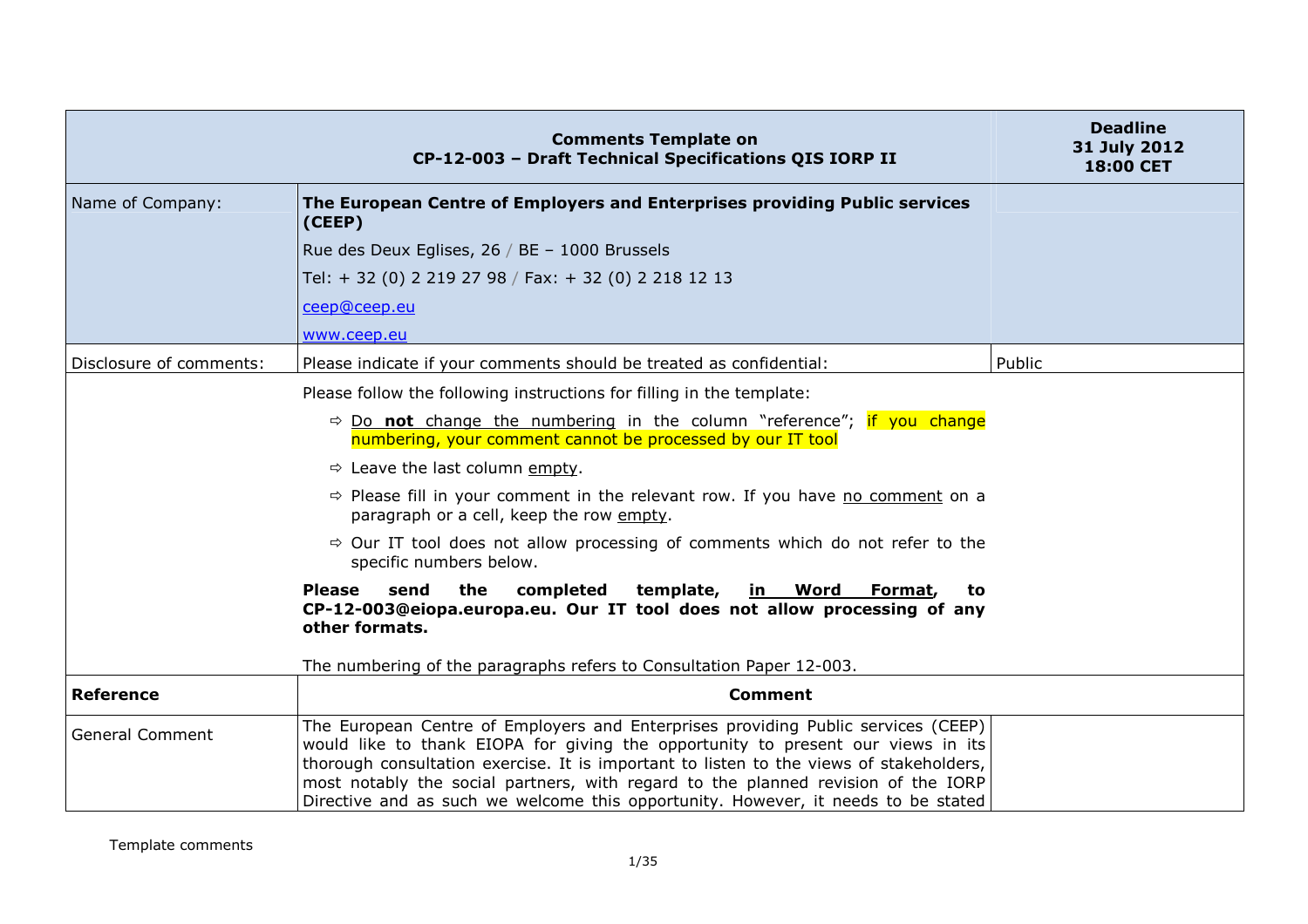| <b>Comments Template on</b><br>CP-12-003 - Draft Technical Specifications QIS IORP II                                                                                                                                                                                                                                                                                                                                                                                                                                                                                                                                                                                                                         | <b>Deadline</b><br>31 July 2012<br>18:00 CET |
|---------------------------------------------------------------------------------------------------------------------------------------------------------------------------------------------------------------------------------------------------------------------------------------------------------------------------------------------------------------------------------------------------------------------------------------------------------------------------------------------------------------------------------------------------------------------------------------------------------------------------------------------------------------------------------------------------------------|----------------------------------------------|
| that for such an important and technical exercise the time frame for submitting a<br>response, i.e. six weeks, is extremely short under normal circumstances and even<br>more so during summer months. Also, the level of detail in the consultation is well<br>beyond the capabilities of many stakeholders and enterprises who sponsor pension<br>funds. This will, in our view, raise questions on how good and trustworthy the<br>outcomes of the Quantitative Impact Study (QIS) will be. We also question whether<br>one QIS will be enough to provide all the relevant information needed ahead of the<br>planned revision of the IORP Directive.                                                      |                                              |
| Rather than going into the details of how the QIS should be operated, CEEP would like<br>to make a number of general comments on the consultation and the planned revision<br>of the IORP Directive itself:                                                                                                                                                                                                                                                                                                                                                                                                                                                                                                   |                                              |
| The 162-pages heavy consultation document is very technical and focuses strictly on<br>quantitative aspects (i.e. pillar I of the solvency II framework) with respect to the<br>concept of the Holistic Balance Sheet (HBS) and the capital requirements for IORPs. In<br>particular the question of how to quantify and implement the security mechanisms of<br>IORPs is tackled, as well as some risk categories are changed with respect to Solvency<br>II. Apart from that, the structure of the technical specifications and the forthcoming<br>QIS is identical to Solvency II (see 1.4.5. of the consultation document).                                                                               |                                              |
| This means that Solvency II has become the very blueprint for the IORP review, from<br>the general Solvency II principles (market-consistency, risk-sensitivity) to the<br>concrete calculation of the Solvency Capital Requirements despite though the<br>European Commission has stated that the rules for IORP's would not be just cut and<br>paste from Solvency II. This is in our view most regrettable, even more so given the<br>existing differences between pension funds and insurance providers. Pension schemes<br>are fundamentally different from insurance products due to their long-term liabilities,<br>the absence of competition between pension schemes, their generally not-for-profit |                                              |
| nature, and because mechanisms exist to adjust contributions, indexation or benefits<br>over time, if needed. Moreover, in contrast to insurance products, pension funds often<br>have a collective character, e.g. they are supported by a collective agreement<br>negotiated by employer and employee representatives or have the specific                                                                                                                                                                                                                                                                                                                                                                  |                                              |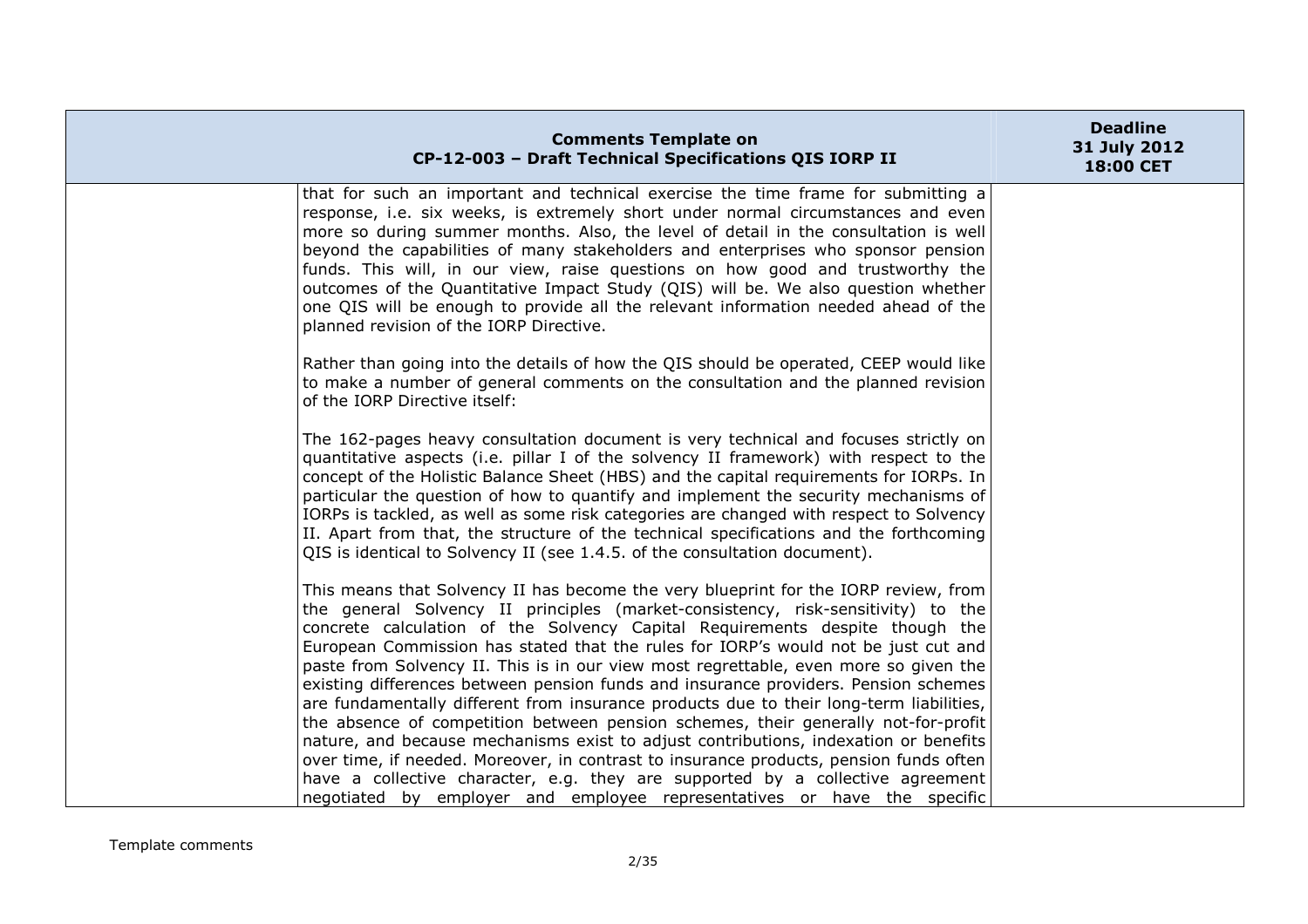| <b>Comments Template on</b><br>CP-12-003 - Draft Technical Specifications QIS IORP II                                                                                                                                                                                                                                                                                                                                                               | <b>Deadline</b><br>31 July 2012<br>18:00 CET |
|-----------------------------------------------------------------------------------------------------------------------------------------------------------------------------------------------------------------------------------------------------------------------------------------------------------------------------------------------------------------------------------------------------------------------------------------------------|----------------------------------------------|
| characteristic of an employer covenant. Often, they are even managed by the social<br>partners themselves. Finally, pension funds tend to have a long-term investment<br>horizon.                                                                                                                                                                                                                                                                   |                                              |
| Also, EIOPA's 23 Questions to stakeholders concentrate on the details of the QIS, but<br>there seems to be no place to formulate more general criticisms concerning the overall<br>direction of the IORP review. This mirrors the whole process of the IORP review till<br>now.                                                                                                                                                                     |                                              |
| Additionally it seems EIOPA wants stakeholders to help finalizing the technical design<br>of a large complex structure without saying how the structure will be used: it is still<br>not clear what the intention of the HBS is and what will be done with the results of all<br>this number-crunching. Is the HBS just for informational reason? Or will it trigger hard<br>consequences in terms of capital requirements?                         |                                              |
| On a more specific remark, CEEP wants to highlight our concerns regarding the sheer<br>amount of information being requested from schemes. This will be extremely onerous<br>and costly and we cannot see how this would apply to multi-employer schemes where<br>there might be hundreds of sponsoring employers. CEEP's preference is therefore to<br>use data already supplied by schemes as part of their existing annual reporting<br>process. |                                              |
| Moreover, from a general point of view CEEP questions many of the arguments used in<br>justifying the planned revision of the IORP Directive and adding capital requirements<br>for pension funds. As stated above, pensions are fundamentally different from other<br>financial products and it has to be stated that any 'one size fits all'-approach is not a<br>realistic one.                                                                  |                                              |
| The target of promoting more cross-border activity does not come in time. The final<br>implementation of the IORP directive was only accomplished in 2007. Therefore, it<br>seems to be necessary to wait until the IORP-Directive has produced its full impact in<br>practice before undertaking any new legislative initiatives.                                                                                                                  |                                              |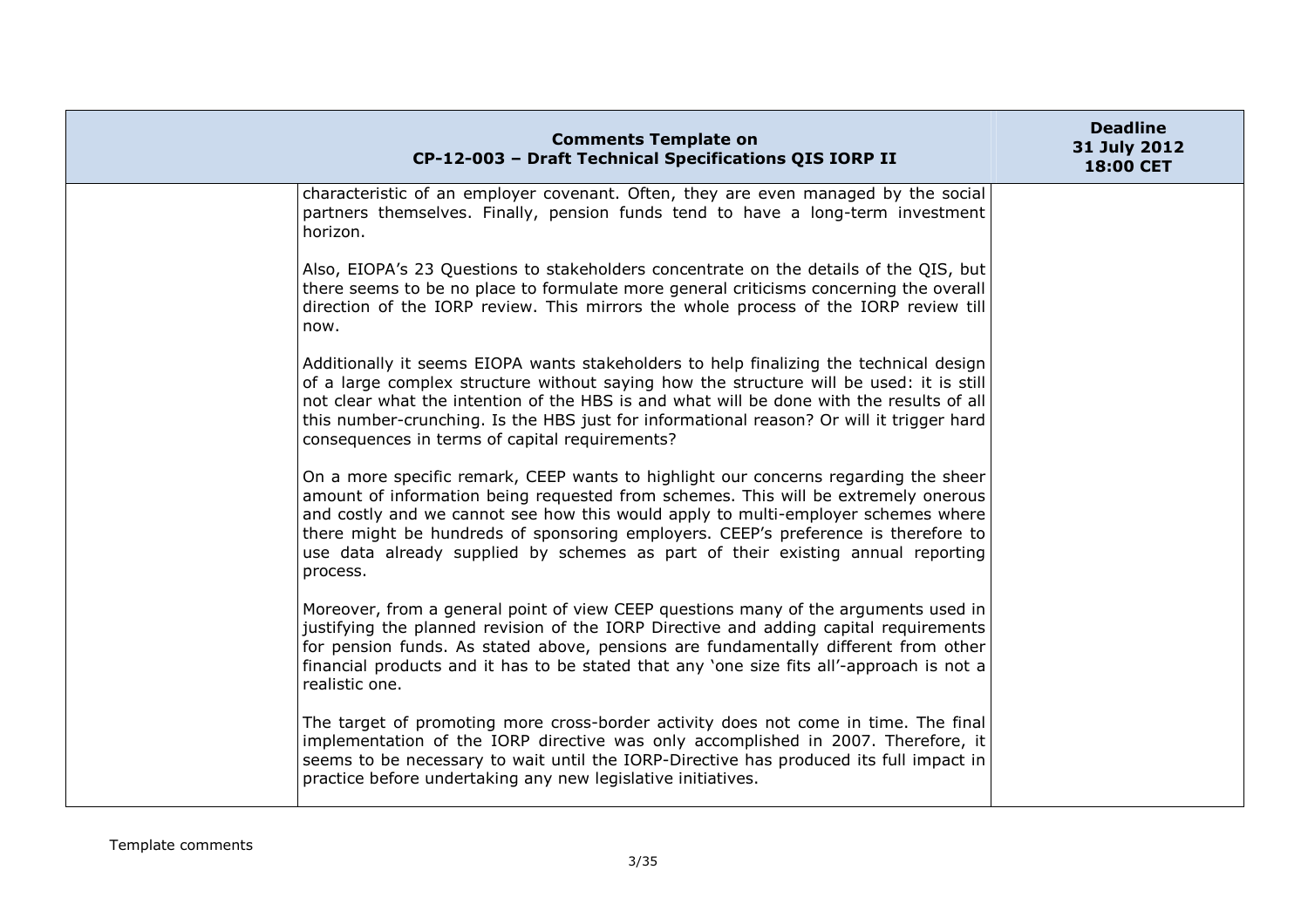|        | <b>Comments Template on</b><br>CP-12-003 - Draft Technical Specifications QIS IORP II                                                                                                                                                                                                                                                                                                                                                                                                                                                                                                                                                  | <b>Deadline</b><br>31 July 2012<br>18:00 CET |
|--------|----------------------------------------------------------------------------------------------------------------------------------------------------------------------------------------------------------------------------------------------------------------------------------------------------------------------------------------------------------------------------------------------------------------------------------------------------------------------------------------------------------------------------------------------------------------------------------------------------------------------------------------|----------------------------------------------|
|        | With respect to the demographic evolution in Europe, CEEP is convinced that IORP will<br>be able to help solving future problems of state-run first pillar pension schemes. But<br>this will only be possible if there are no additional and unnecessary burdens put on<br>their shoulders.                                                                                                                                                                                                                                                                                                                                            |                                              |
|        | Badly timed additional solvency rules threaten to result in a major increase in funding<br>costs for pension schemes and for employers, i.e. increasing costs but without<br>improving security for members in the schemes. The debate should not be about the<br>requirement for more robust funding arrangements but the timing of action necessary<br>to support such arrangements. Stricter funding requirements should be in place when<br>funds are healthy and are tempted to run down surpluses. That should be the time<br>when surpluses are protected to ensure the presence of a buffer when the cycle turns<br>downwards. |                                              |
| Q1.    |                                                                                                                                                                                                                                                                                                                                                                                                                                                                                                                                                                                                                                        |                                              |
| $Q2$ . |                                                                                                                                                                                                                                                                                                                                                                                                                                                                                                                                                                                                                                        |                                              |
| Q3.    |                                                                                                                                                                                                                                                                                                                                                                                                                                                                                                                                                                                                                                        |                                              |
| Q4.    |                                                                                                                                                                                                                                                                                                                                                                                                                                                                                                                                                                                                                                        |                                              |
| Q5.    |                                                                                                                                                                                                                                                                                                                                                                                                                                                                                                                                                                                                                                        |                                              |
| Q6.    |                                                                                                                                                                                                                                                                                                                                                                                                                                                                                                                                                                                                                                        |                                              |
| Q7.    |                                                                                                                                                                                                                                                                                                                                                                                                                                                                                                                                                                                                                                        |                                              |
| Q8.    |                                                                                                                                                                                                                                                                                                                                                                                                                                                                                                                                                                                                                                        |                                              |
| Q9.    |                                                                                                                                                                                                                                                                                                                                                                                                                                                                                                                                                                                                                                        |                                              |
| Q10.   |                                                                                                                                                                                                                                                                                                                                                                                                                                                                                                                                                                                                                                        |                                              |
| Q11.   |                                                                                                                                                                                                                                                                                                                                                                                                                                                                                                                                                                                                                                        |                                              |
| Q12.   |                                                                                                                                                                                                                                                                                                                                                                                                                                                                                                                                                                                                                                        |                                              |

Template comments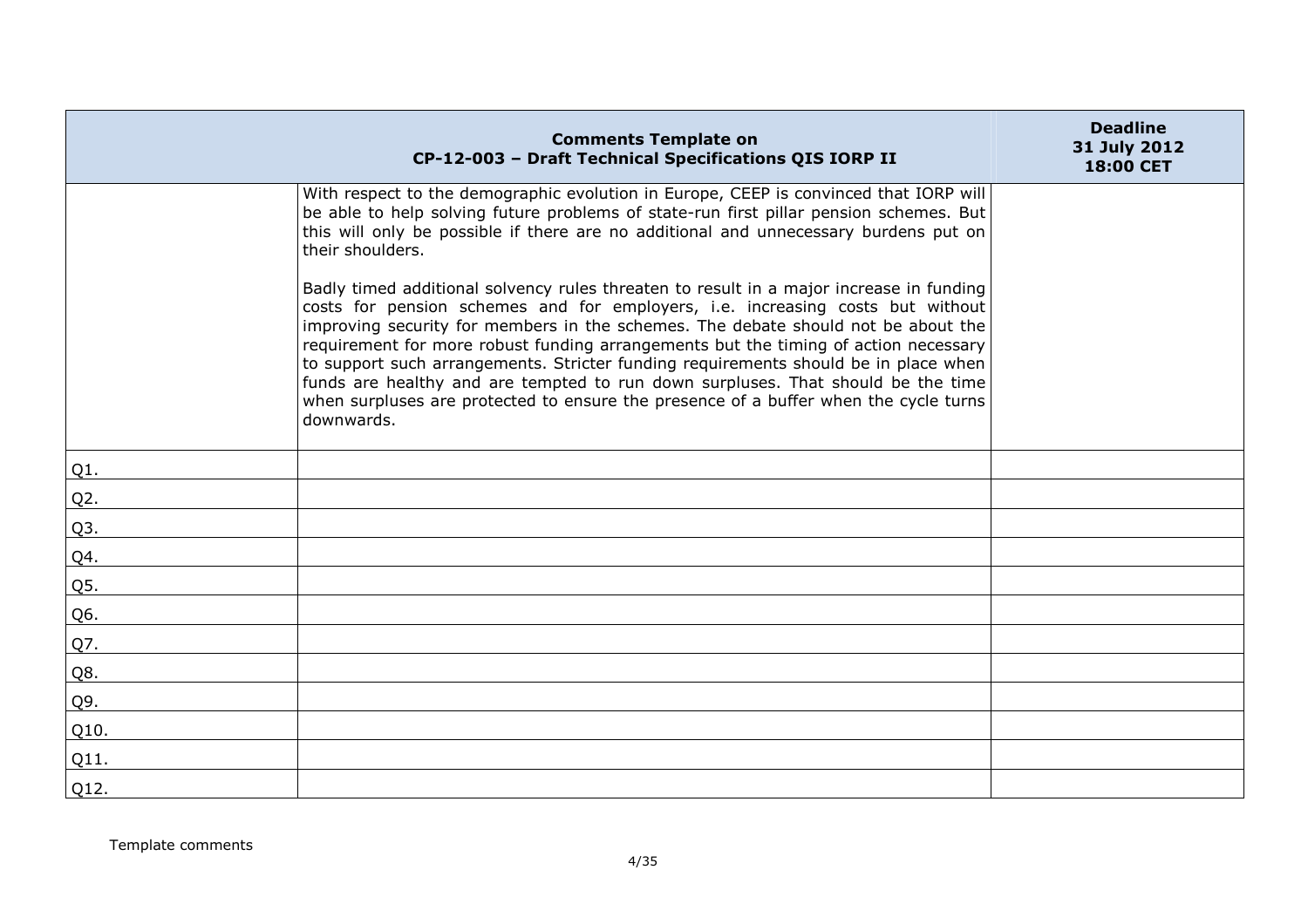|        | <b>Comments Template on</b><br>CP-12-003 - Draft Technical Specifications QIS IORP II | <b>Deadline</b><br>31 July 2012<br>18:00 CET |
|--------|---------------------------------------------------------------------------------------|----------------------------------------------|
| Q13.   |                                                                                       |                                              |
| Q14.   |                                                                                       |                                              |
| Q15.   |                                                                                       |                                              |
| Q16.   |                                                                                       |                                              |
| Q17.   |                                                                                       |                                              |
| Q18.   |                                                                                       |                                              |
| Q19.   |                                                                                       |                                              |
| Q20.   |                                                                                       |                                              |
| Q21.   |                                                                                       |                                              |
| Q22.   |                                                                                       |                                              |
| Q23.   |                                                                                       |                                              |
| I.1.1. |                                                                                       |                                              |
| I.1.2. |                                                                                       |                                              |
| I.1.3. |                                                                                       |                                              |
| I.1.4. |                                                                                       |                                              |
| 1.1.5. |                                                                                       |                                              |
| I.2.1. |                                                                                       |                                              |
| I.2.2. |                                                                                       |                                              |
| I.2.3. |                                                                                       |                                              |
| I.2.4. |                                                                                       |                                              |
| I.2.5. |                                                                                       |                                              |

Template comments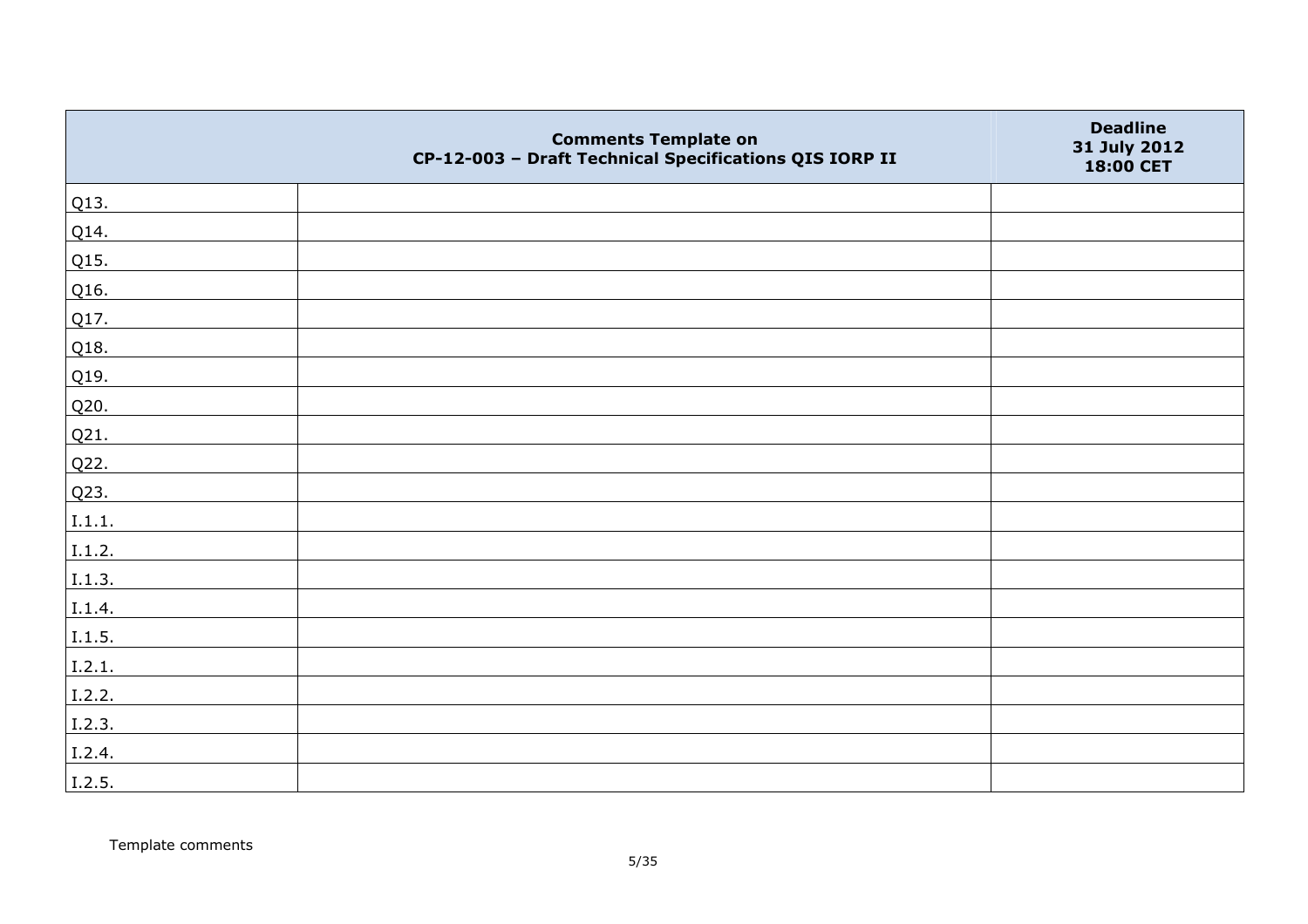|         | <b>Comments Template on</b><br>CP-12-003 - Draft Technical Specifications QIS IORP II | <b>Deadline</b><br>31 July 2012<br>18:00 CET |
|---------|---------------------------------------------------------------------------------------|----------------------------------------------|
| I.2.6.  |                                                                                       |                                              |
| I.3.1.  |                                                                                       |                                              |
| I.3.2.  |                                                                                       |                                              |
| I.4.1.  |                                                                                       |                                              |
| I.4.2.  |                                                                                       |                                              |
| I.4.3.  |                                                                                       |                                              |
| I.4.4.  |                                                                                       |                                              |
| I.4.5.  |                                                                                       |                                              |
| I.4.6.  |                                                                                       |                                              |
| I.4.7.  |                                                                                       |                                              |
| I.4.8.  |                                                                                       |                                              |
| I.4.9.  |                                                                                       |                                              |
| I.4.10. |                                                                                       |                                              |
| I.4.11. |                                                                                       |                                              |
| I.4.12. |                                                                                       |                                              |
| I.4.13. |                                                                                       |                                              |
| I.4.14. |                                                                                       |                                              |
| I.4.15. |                                                                                       |                                              |
| I.4.16. |                                                                                       |                                              |
| I.4.17. |                                                                                       |                                              |
| I.4.18. |                                                                                       |                                              |
| I.4.19. |                                                                                       |                                              |
| I.4.20. |                                                                                       |                                              |
| I.4.21. |                                                                                       |                                              |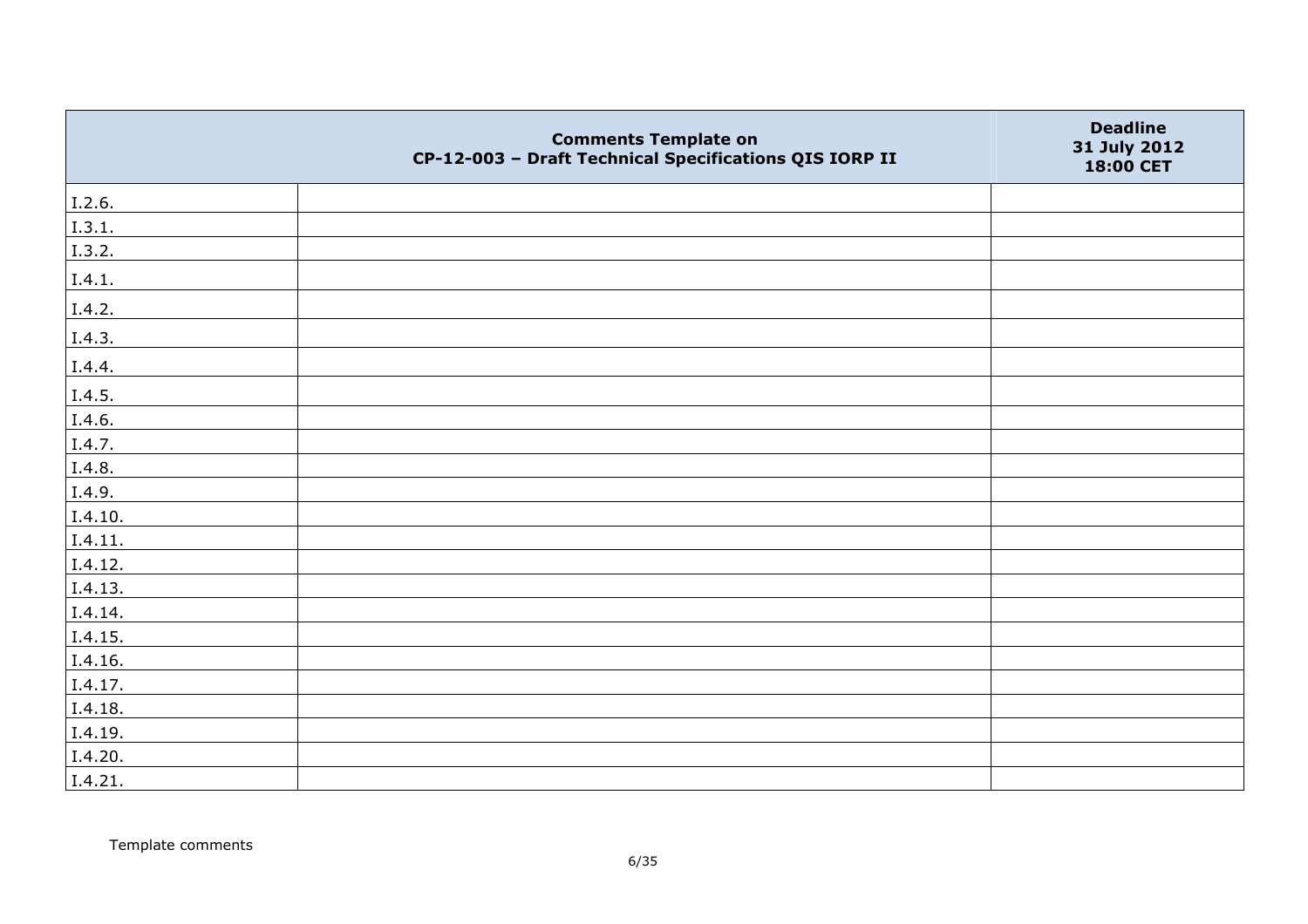|         | <b>Comments Template on</b><br>CP-12-003 - Draft Technical Specifications QIS IORP II | <b>Deadline</b><br>31 July 2012<br>18:00 CET |
|---------|---------------------------------------------------------------------------------------|----------------------------------------------|
| I.4.22. |                                                                                       |                                              |
| I.5.1.  |                                                                                       |                                              |
| I.5.2.  |                                                                                       |                                              |
| I.5.3.  |                                                                                       |                                              |
| I.5.4.  |                                                                                       |                                              |
| I.5.5.  |                                                                                       |                                              |
| I.5.6.  |                                                                                       |                                              |
| I.5.7.  |                                                                                       |                                              |
| I.5.8.  |                                                                                       |                                              |
| I.6.1.  |                                                                                       |                                              |
| I.6.2.  |                                                                                       |                                              |
| I.6.3.  |                                                                                       |                                              |
| I.7.1.  |                                                                                       |                                              |
| I.7.2.  |                                                                                       |                                              |
| I.7.3.  |                                                                                       |                                              |
| I.7.4.  |                                                                                       |                                              |
| I.7.5.  |                                                                                       |                                              |
| I.8.1.  |                                                                                       |                                              |
| I.8.2.  |                                                                                       |                                              |
| I.8.3.  |                                                                                       |                                              |
| I.8.4.  |                                                                                       |                                              |
| I.8.5.  |                                                                                       |                                              |

Template comments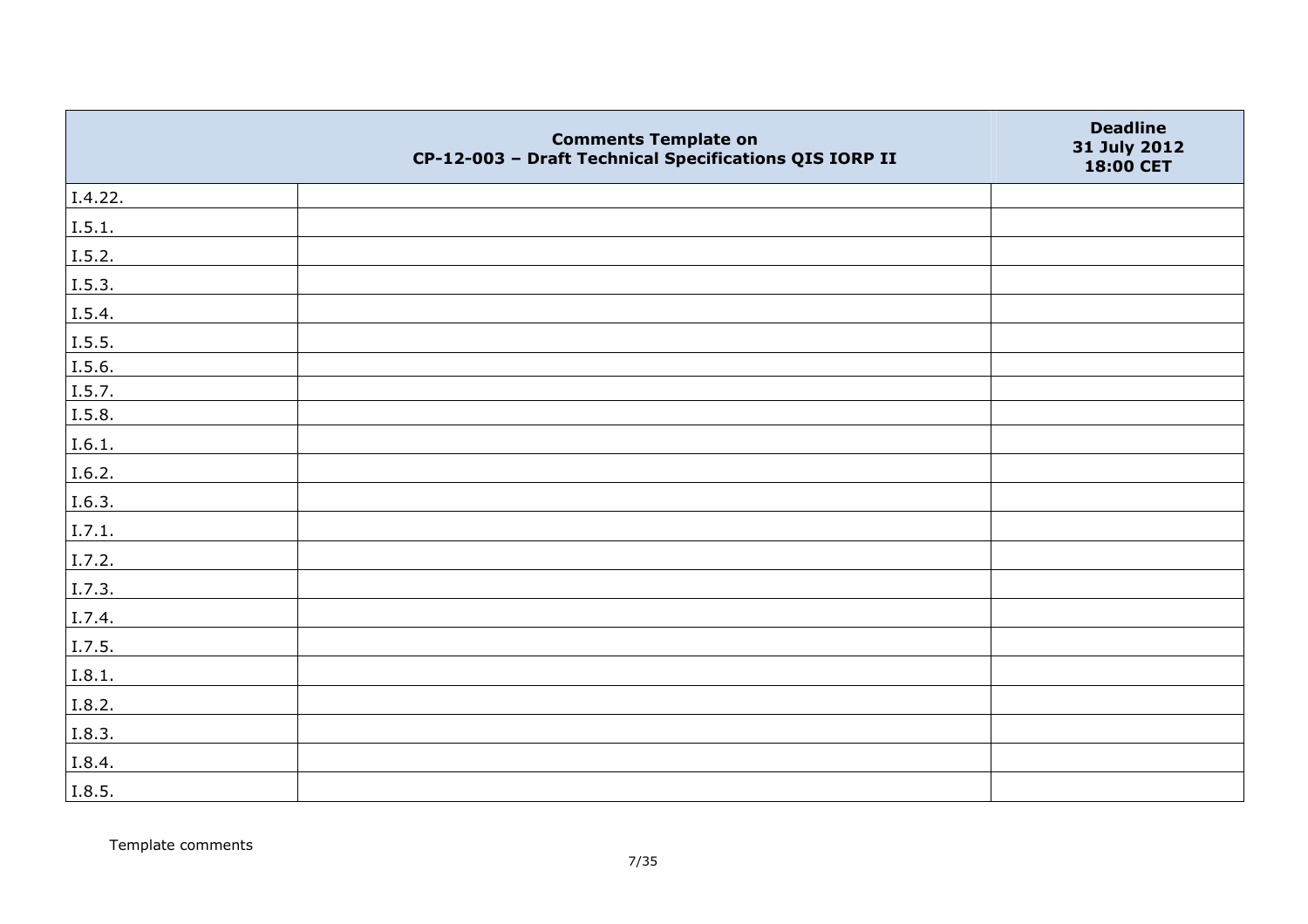|          | <b>Comments Template on</b><br>CP-12-003 - Draft Technical Specifications QIS IORP II | <b>Deadline</b><br>31 July 2012<br>18:00 CET |
|----------|---------------------------------------------------------------------------------------|----------------------------------------------|
| I.8.6.   |                                                                                       |                                              |
| I.9.1.   |                                                                                       |                                              |
| I.9.2.   |                                                                                       |                                              |
| I.9.3.   |                                                                                       |                                              |
| I.10.1.  |                                                                                       |                                              |
| I.10.2.  |                                                                                       |                                              |
| I.10.3.  |                                                                                       |                                              |
| I.10.4   |                                                                                       |                                              |
| I.11.1   |                                                                                       |                                              |
| HBS.1.1. |                                                                                       |                                              |
| HBS.2.1. |                                                                                       |                                              |
| HBS.2.2. |                                                                                       |                                              |
| HBS.2.3. |                                                                                       |                                              |
| HBS.2.4. |                                                                                       |                                              |
| HBS.2.5. |                                                                                       |                                              |
| HBS.2.6. |                                                                                       |                                              |
| HBS.2.7. |                                                                                       |                                              |
| HBS.2.8. |                                                                                       |                                              |
| HBS.3.1. |                                                                                       |                                              |
| HBS.3.2. |                                                                                       |                                              |
| HBS.3.3. |                                                                                       |                                              |
| HBS.3.4. |                                                                                       |                                              |
| HBS.3.5. |                                                                                       |                                              |
| HBS.3.6. |                                                                                       |                                              |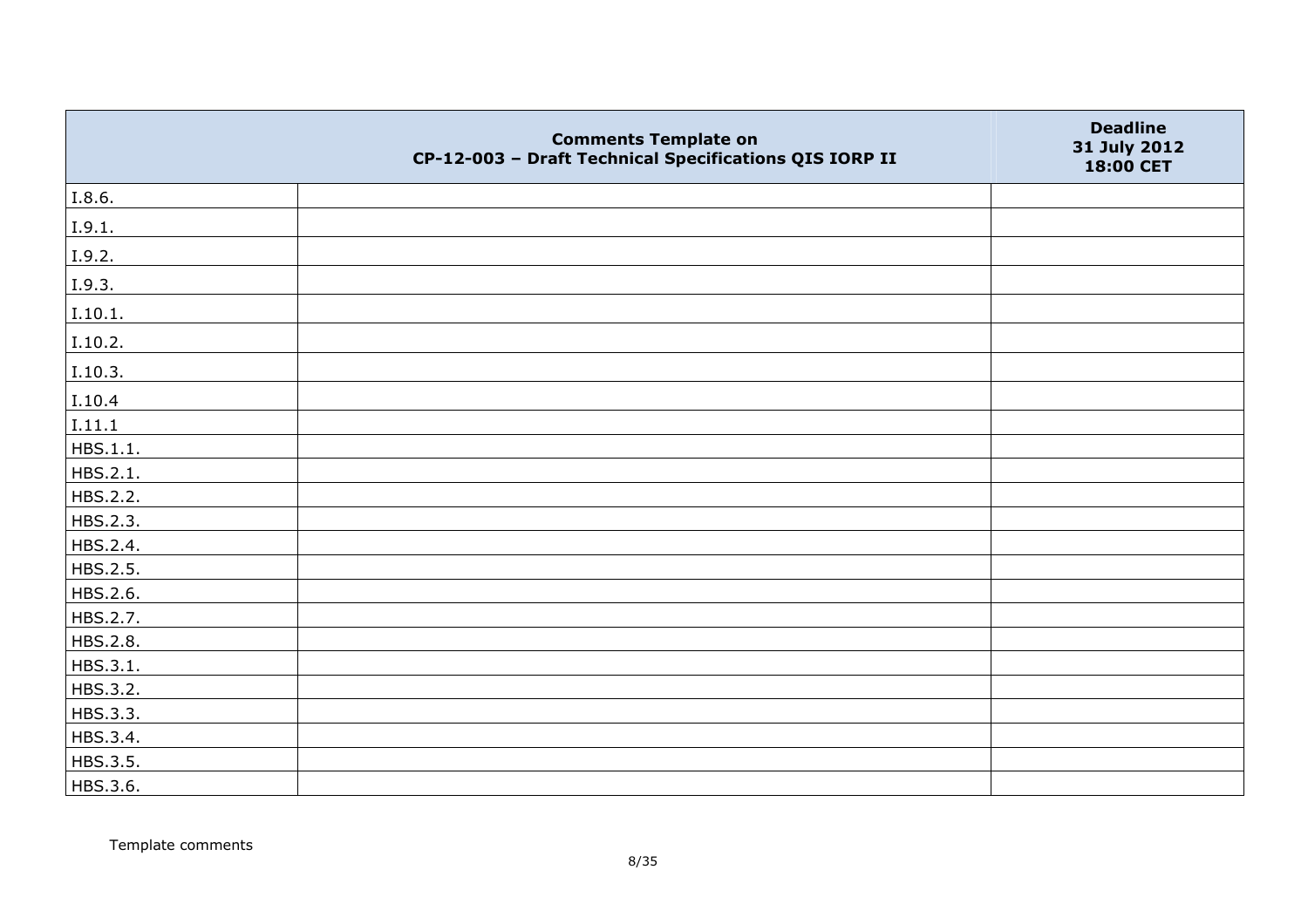|           | <b>Comments Template on</b><br>CP-12-003 - Draft Technical Specifications QIS IORP II | <b>Deadline</b><br>31 July 2012<br>18:00 CET |
|-----------|---------------------------------------------------------------------------------------|----------------------------------------------|
| HBS.3.7.  |                                                                                       |                                              |
| HBS.3.8.  |                                                                                       |                                              |
| HBS.3.9.  |                                                                                       |                                              |
| HBS.3.10. |                                                                                       |                                              |
| HBS.3.11. |                                                                                       |                                              |
| HBS.3.12. |                                                                                       |                                              |
| HBS.3.13. |                                                                                       |                                              |
| HBS.3.14. |                                                                                       |                                              |
| HBS.3.15. |                                                                                       |                                              |
| HBS.3.16. |                                                                                       |                                              |
| HBS.3.17. |                                                                                       |                                              |
| HBS.3.18. |                                                                                       |                                              |
| HBS.3.19. |                                                                                       |                                              |
| HBS.3.20. |                                                                                       |                                              |
| HBS.3.21. |                                                                                       |                                              |
| HBS.3.22. |                                                                                       |                                              |
| HBS.3.23. |                                                                                       |                                              |
| HBS.3.24. |                                                                                       |                                              |
| HBS.3.25. |                                                                                       |                                              |
| HBS.3.26. |                                                                                       |                                              |
| HBS.3.27. |                                                                                       |                                              |
| HBS.3.28. |                                                                                       |                                              |
| HBS.3.29. |                                                                                       |                                              |
| HBS.4.1.  |                                                                                       |                                              |
| HBS.4.2.  |                                                                                       |                                              |
| HBS.4.3.  |                                                                                       |                                              |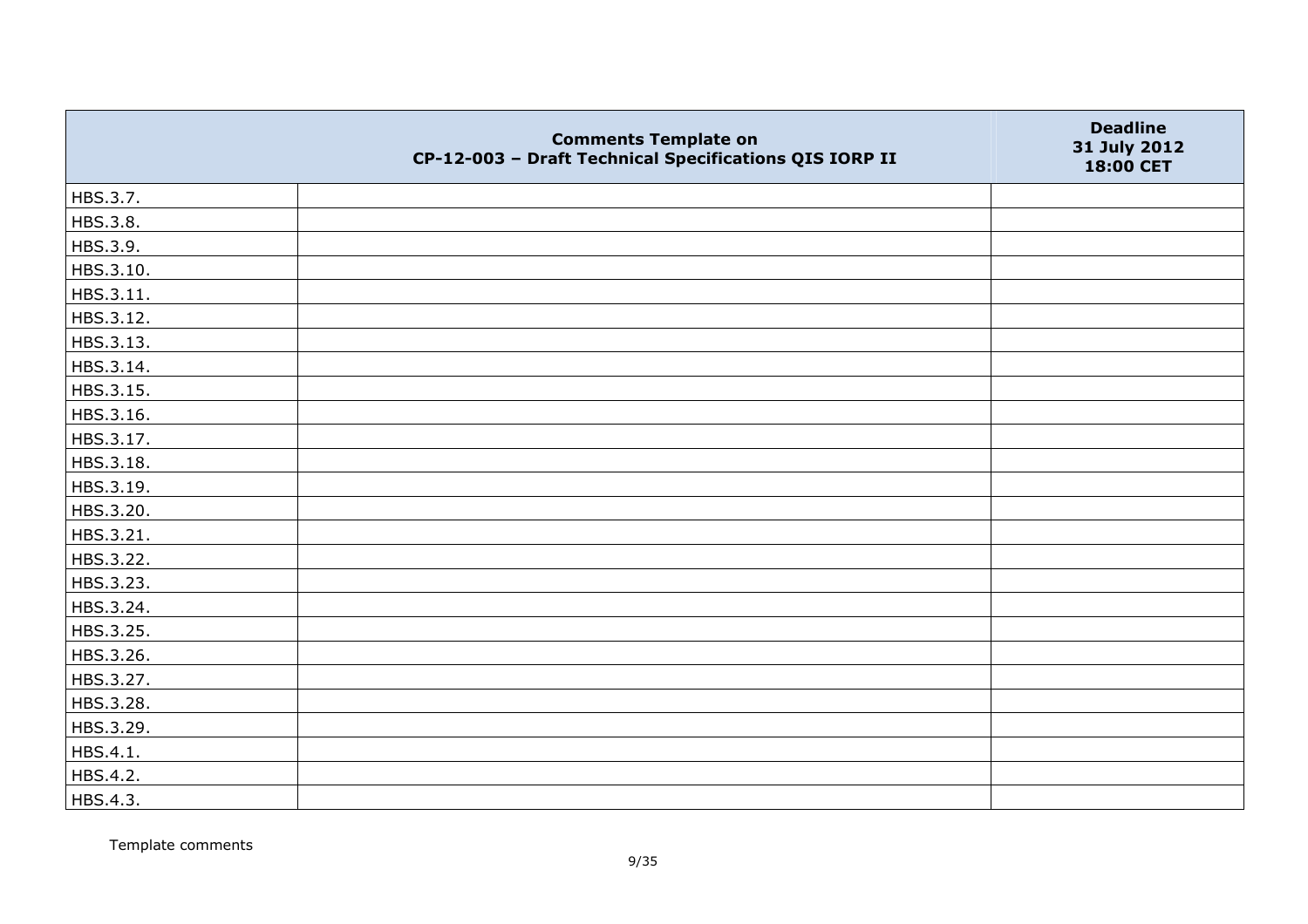|           | <b>Comments Template on</b><br>CP-12-003 - Draft Technical Specifications QIS IORP II | <b>Deadline</b><br>31 July 2012<br>18:00 CET |
|-----------|---------------------------------------------------------------------------------------|----------------------------------------------|
| HBS.4.4.  |                                                                                       |                                              |
| HBS.4.5.  |                                                                                       |                                              |
| HBS.4.6.  |                                                                                       |                                              |
| HBS.4.7.  |                                                                                       |                                              |
| HBS.4.8.  |                                                                                       |                                              |
| HBS.4.9.  |                                                                                       |                                              |
| HBS.4.10. |                                                                                       |                                              |
| HBS.4.11. |                                                                                       |                                              |
| HBS.4.12. |                                                                                       |                                              |
| HBS.4.13. |                                                                                       |                                              |
| HBS.4.14. |                                                                                       |                                              |
| HBS.4.15. |                                                                                       |                                              |
| HBS.4.16. |                                                                                       |                                              |
| HBS.4.17. |                                                                                       |                                              |
| HBS.4.18. |                                                                                       |                                              |
| HBS.4.19. |                                                                                       |                                              |
| HBS.4.20. |                                                                                       |                                              |
| HBS.4.21. |                                                                                       |                                              |
| HBS.4.22. |                                                                                       |                                              |
| HBS.4.23. |                                                                                       |                                              |
| HBS.4.24. |                                                                                       |                                              |
| HBS.4.25. |                                                                                       |                                              |
| HBS.4.26. |                                                                                       |                                              |
| HBS.4.27. |                                                                                       |                                              |
| HBS.4.28. |                                                                                       |                                              |
| HBS.4.29. |                                                                                       |                                              |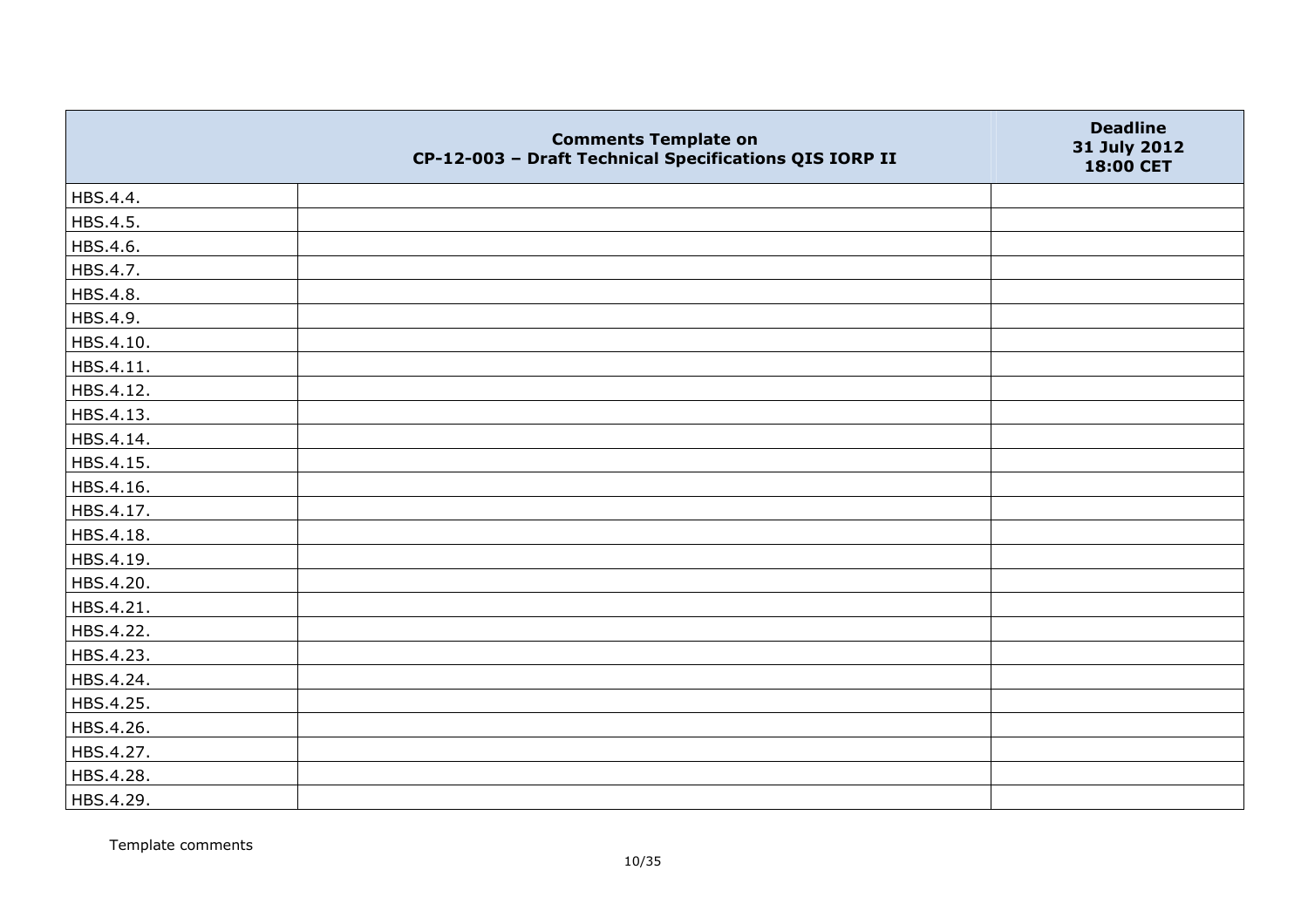|           | <b>Comments Template on</b><br>CP-12-003 - Draft Technical Specifications QIS IORP II | <b>Deadline</b><br>31 July 2012<br>18:00 CET |
|-----------|---------------------------------------------------------------------------------------|----------------------------------------------|
| HBS.4.30. |                                                                                       |                                              |
| HBS.4.31. |                                                                                       |                                              |
| HBS.4.32. |                                                                                       |                                              |
| HBS.4.33. |                                                                                       |                                              |
| HBS.4.34. |                                                                                       |                                              |
| HBS.4.35. |                                                                                       |                                              |
| HBS.4.36. |                                                                                       |                                              |
| HBS.4.37. |                                                                                       |                                              |
| HBS.4.38. |                                                                                       |                                              |
| HBS.4.39. |                                                                                       |                                              |
| HBS.4.40. |                                                                                       |                                              |
| HBS.4.41. |                                                                                       |                                              |
| HBS.4.42. |                                                                                       |                                              |
| HBS.4.43. |                                                                                       |                                              |
| HBS.4.44. |                                                                                       |                                              |
| HBS.4.45. |                                                                                       |                                              |
| HBS.4.46. |                                                                                       |                                              |
| HBS.4.47. |                                                                                       |                                              |
| HBS.4.48. |                                                                                       |                                              |
| HBS.4.49. |                                                                                       |                                              |
| HBS.4.50. |                                                                                       |                                              |
| HBS.4.51. |                                                                                       |                                              |
| HBS.4.52. |                                                                                       |                                              |
| HBS.4.53. |                                                                                       |                                              |
| HBS.4.54. |                                                                                       |                                              |
| HBS.4.55. |                                                                                       |                                              |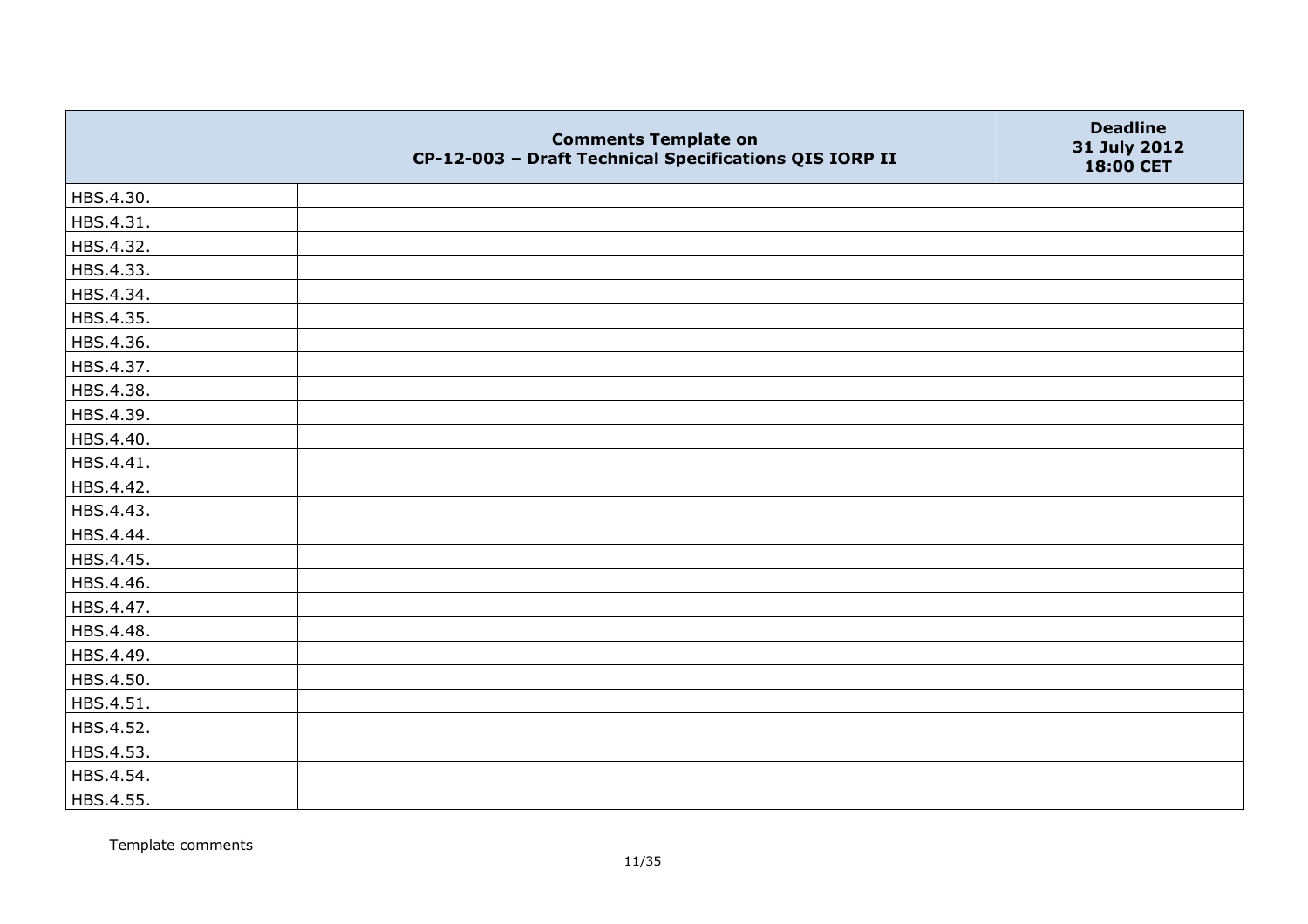|           | <b>Comments Template on</b><br>CP-12-003 - Draft Technical Specifications QIS IORP II | <b>Deadline</b><br>31 July 2012<br>18:00 CET |
|-----------|---------------------------------------------------------------------------------------|----------------------------------------------|
| HBS.4.56. |                                                                                       |                                              |
| HBS.4.57. |                                                                                       |                                              |
| HBS.4.58. |                                                                                       |                                              |
| HBS.4.59. |                                                                                       |                                              |
| HBS.4.60. |                                                                                       |                                              |
| HBS.4.61. |                                                                                       |                                              |
| HBS.5.1.  |                                                                                       |                                              |
| HBS.5.2.  |                                                                                       |                                              |
| HBS.5.3.  |                                                                                       |                                              |
| HBS.5.4.  |                                                                                       |                                              |
| HBS.5.5.  |                                                                                       |                                              |
| HBS.6.1.  |                                                                                       |                                              |
| HBS.6.2.  |                                                                                       |                                              |
| HBS.6.3.  |                                                                                       |                                              |
| HBS.6.4.  |                                                                                       |                                              |
| HBS.6.5.  |                                                                                       |                                              |
| HBS.6.6.  |                                                                                       |                                              |
| HBS.6.7.  |                                                                                       |                                              |
| HBS.6.8.  |                                                                                       |                                              |
| HBS.6.9.  |                                                                                       |                                              |
| HBS.6.10. |                                                                                       |                                              |
| HBS.6.11. |                                                                                       |                                              |
| HBS.6.12. |                                                                                       |                                              |
| HBS.6.13. |                                                                                       |                                              |
| HBS.6.14. |                                                                                       |                                              |
| HBS.6.15. |                                                                                       |                                              |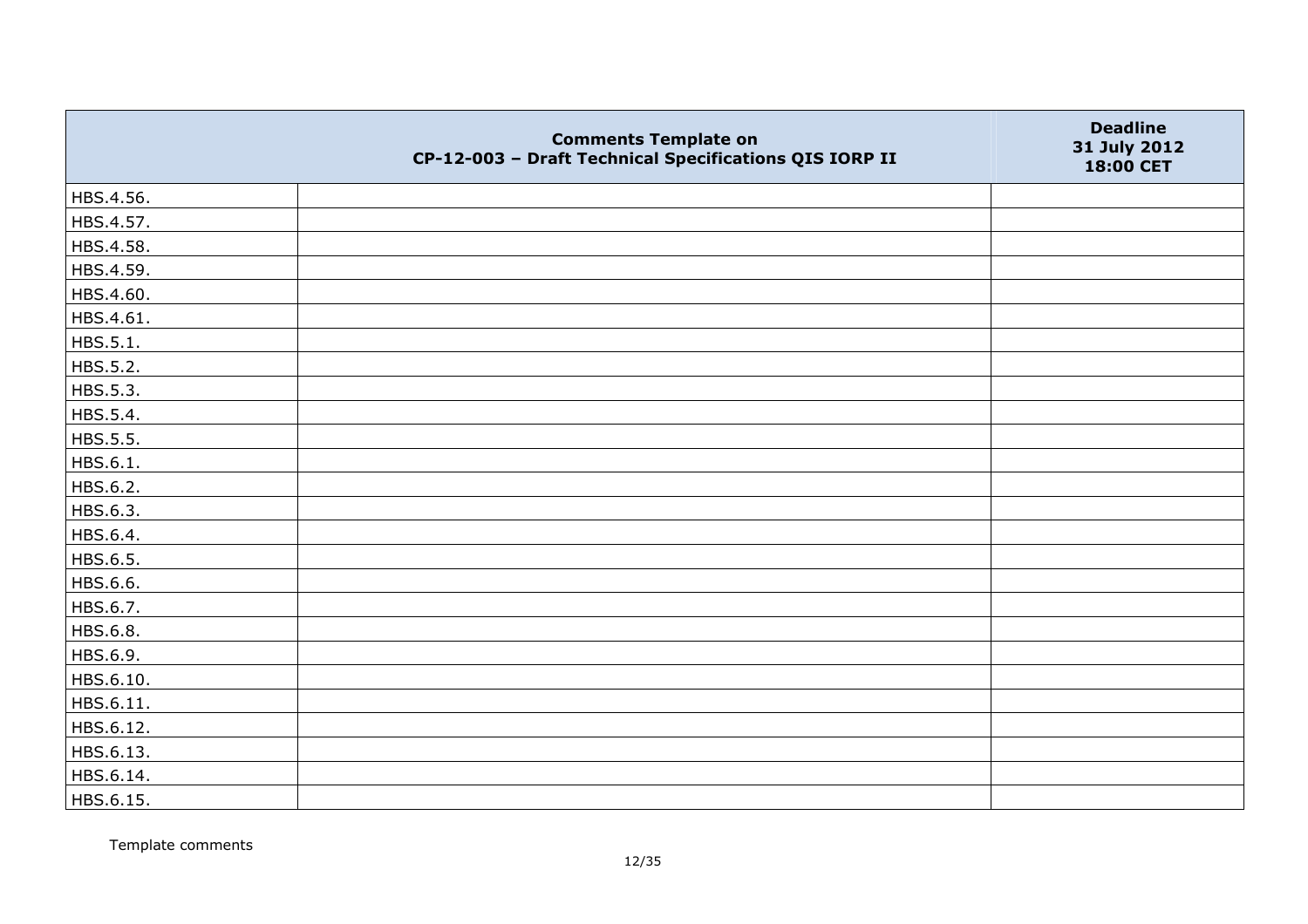|           | <b>Comments Template on</b><br>CP-12-003 - Draft Technical Specifications QIS IORP II | <b>Deadline</b><br>31 July 2012<br>18:00 CET |
|-----------|---------------------------------------------------------------------------------------|----------------------------------------------|
| HBS.6.16. |                                                                                       |                                              |
| HBS.6.17. |                                                                                       |                                              |
| HBS.6.18. |                                                                                       |                                              |
| HBS.6.19. |                                                                                       |                                              |
| HBS.6.20. |                                                                                       |                                              |
| HBS.6.21. |                                                                                       |                                              |
| HBS.6.22. |                                                                                       |                                              |
| HBS.6.23. |                                                                                       |                                              |
| HBS.6.24. |                                                                                       |                                              |
| HBS.6.25. |                                                                                       |                                              |
| HBS.6.26. |                                                                                       |                                              |
| HBS.6.27. |                                                                                       |                                              |
| HBS.6.28. |                                                                                       |                                              |
| HBS.6.29. |                                                                                       |                                              |
| HBS.6.30. |                                                                                       |                                              |
| HBS.6.31. |                                                                                       |                                              |
| HBS.6.32. |                                                                                       |                                              |
| HBS.6.33. |                                                                                       |                                              |
| HBS.6.34. |                                                                                       |                                              |
| HBS.6.35. |                                                                                       |                                              |
| HBS.6.36. |                                                                                       |                                              |
| HBS.6.37. |                                                                                       |                                              |
| HBS.6.38. |                                                                                       |                                              |
| HBS.6.39. |                                                                                       |                                              |
| HBS.6.40. |                                                                                       |                                              |
| HBS.6.41. |                                                                                       |                                              |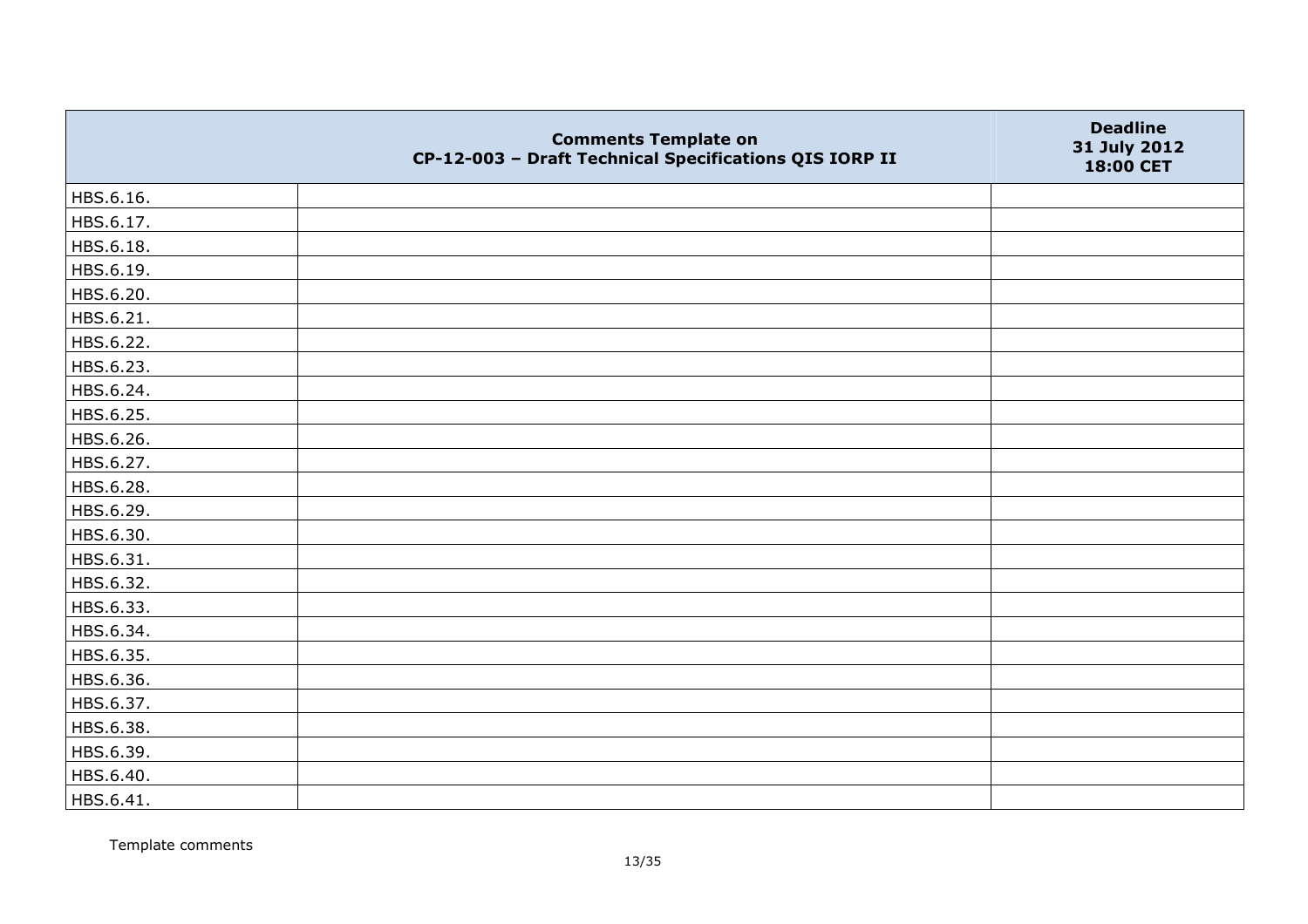|           | <b>Comments Template on</b><br>CP-12-003 - Draft Technical Specifications QIS IORP II | <b>Deadline</b><br>31 July 2012<br>18:00 CET |
|-----------|---------------------------------------------------------------------------------------|----------------------------------------------|
| HBS.6.42. |                                                                                       |                                              |
| HBS.6.43. |                                                                                       |                                              |
| HBS.6.44. |                                                                                       |                                              |
| HBS.6.45. |                                                                                       |                                              |
| HBS.6.46. |                                                                                       |                                              |
| HBS.6.47. |                                                                                       |                                              |
| HBS.6.48. |                                                                                       |                                              |
| HBS.6.49. |                                                                                       |                                              |
| HBS.6.50. |                                                                                       |                                              |
| HBS.6.51. |                                                                                       |                                              |
| HBS.6.52. |                                                                                       |                                              |
| HBS.6.53. |                                                                                       |                                              |
| HBS.6.54. |                                                                                       |                                              |
| HBS.6.55. |                                                                                       |                                              |
| HBS.6.56. |                                                                                       |                                              |
| HBS.6.57. |                                                                                       |                                              |
| HBS.6.58. |                                                                                       |                                              |
| HBS.6.59. |                                                                                       |                                              |
| HBS.6.60. |                                                                                       |                                              |
| HBS.6.61. |                                                                                       |                                              |
| HBS.6.62. |                                                                                       |                                              |
| HBS.6.63. |                                                                                       |                                              |
| HBS.6.64. |                                                                                       |                                              |
| HBS.6.65. |                                                                                       |                                              |
| HBS.6.66. |                                                                                       |                                              |
| HBS.6.67. |                                                                                       |                                              |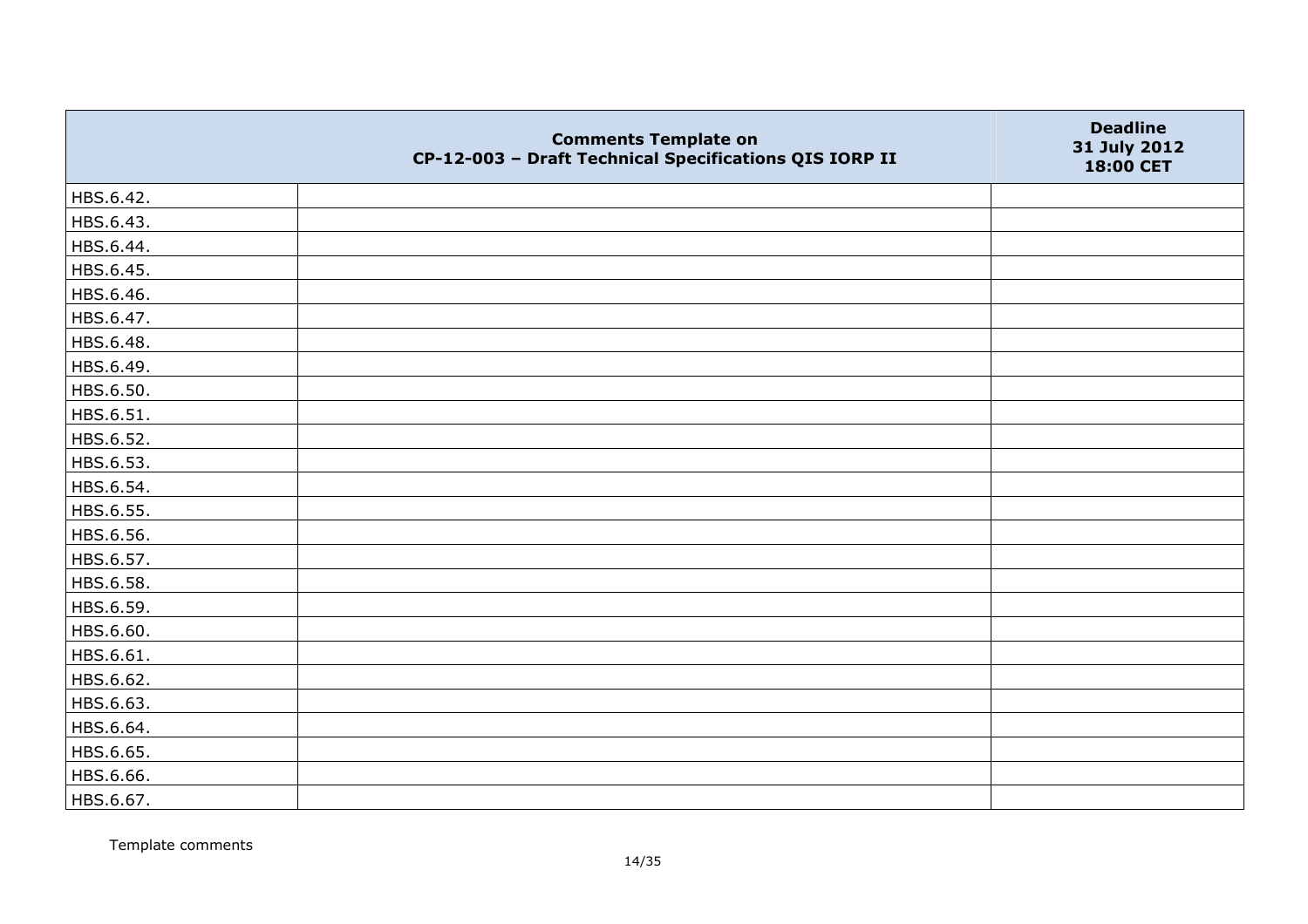|           | <b>Comments Template on</b><br>CP-12-003 - Draft Technical Specifications QIS IORP II | <b>Deadline</b><br>31 July 2012<br>18:00 CET |
|-----------|---------------------------------------------------------------------------------------|----------------------------------------------|
| HBS.6.68. |                                                                                       |                                              |
| HBS.6.69. |                                                                                       |                                              |
| HBS.6.70. |                                                                                       |                                              |
| HBS.6.71. |                                                                                       |                                              |
| HBS.6.72. |                                                                                       |                                              |
| HBS.6.73. |                                                                                       |                                              |
| HBS.6.74. |                                                                                       |                                              |
| HBS.6.75. |                                                                                       |                                              |
| HBS.6.76. |                                                                                       |                                              |
| HBS.6.77. |                                                                                       |                                              |
| HBS.6.78. |                                                                                       |                                              |
| HBS.6.79. |                                                                                       |                                              |
| HBS.6.80. |                                                                                       |                                              |
| HBS.6.81. |                                                                                       |                                              |
| HBS.6.82. |                                                                                       |                                              |
| HBS.6.83. |                                                                                       |                                              |
| HBS.6.84. |                                                                                       |                                              |
| HBS.6.85. |                                                                                       |                                              |
| HBS.6.86. |                                                                                       |                                              |
| HBS.6.87. |                                                                                       |                                              |
| HBS.6.88. |                                                                                       |                                              |
| HBS.6.89. |                                                                                       |                                              |
| HBS.6.90. |                                                                                       |                                              |
| HBS.7.1.  |                                                                                       |                                              |
| HBS.7.2.  |                                                                                       |                                              |
| HBS.7.3.  |                                                                                       |                                              |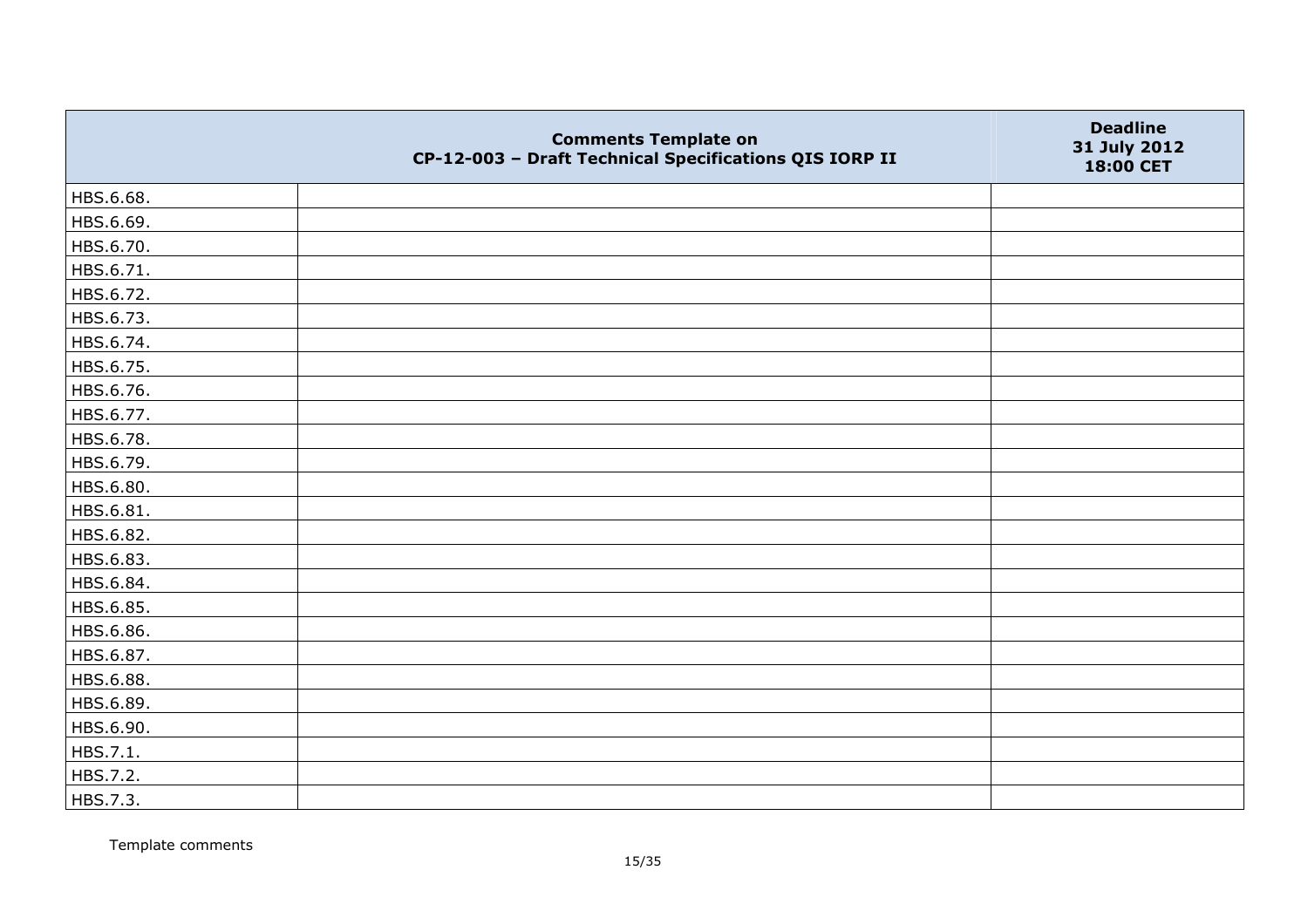|           | <b>Comments Template on</b><br>CP-12-003 - Draft Technical Specifications QIS IORP II | <b>Deadline</b><br>31 July 2012<br>18:00 CET |
|-----------|---------------------------------------------------------------------------------------|----------------------------------------------|
| HBS.7.4.  |                                                                                       |                                              |
| HBS.7.5.  |                                                                                       |                                              |
| HBS.7.6.  |                                                                                       |                                              |
| HBS.7.7.  |                                                                                       |                                              |
| HBS.7.8.  |                                                                                       |                                              |
| HBS.7.9.  |                                                                                       |                                              |
| HBS.7.10. |                                                                                       |                                              |
| HBS.7.11. |                                                                                       |                                              |
| HBS.7.12. |                                                                                       |                                              |
| HBS.7.13. |                                                                                       |                                              |
| HBS.7.14. |                                                                                       |                                              |
| HBS.7.15. |                                                                                       |                                              |
| HBS.7.16. |                                                                                       |                                              |
| HBS.7.17. |                                                                                       |                                              |
| HBS.7.18. |                                                                                       |                                              |
| HBS.7.19. |                                                                                       |                                              |
| HBS.7.20. |                                                                                       |                                              |
| HBS.7.21. |                                                                                       |                                              |
| HBS.7.22. |                                                                                       |                                              |
| HBS.7.23. |                                                                                       |                                              |
| HBS.7.24. |                                                                                       |                                              |
| HBS.7.25. |                                                                                       |                                              |
| HBS.7.26. |                                                                                       |                                              |
| HBS.7.27. |                                                                                       |                                              |
| HBS.7.28. |                                                                                       |                                              |
| HBS.7.29. |                                                                                       |                                              |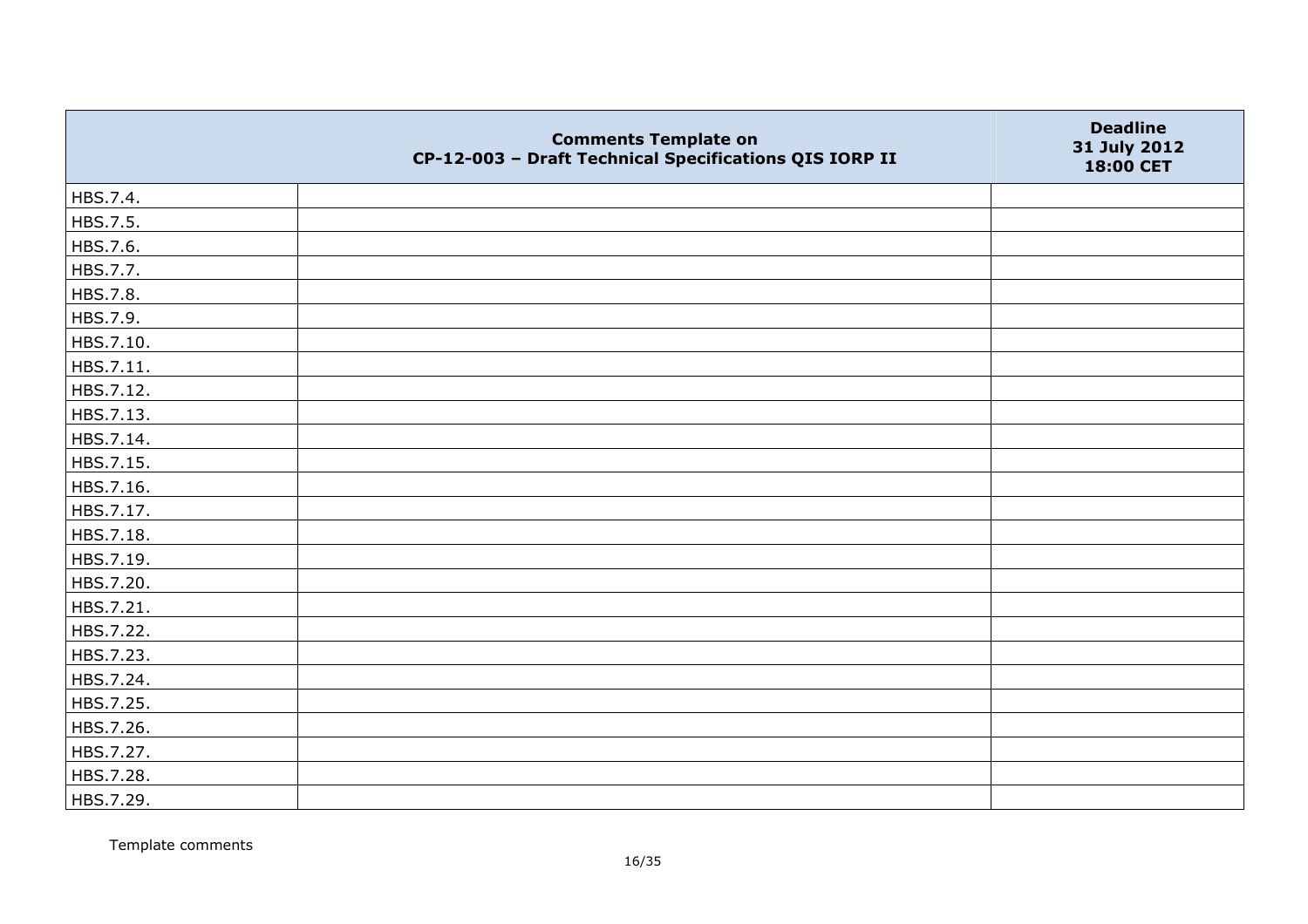|           | <b>Comments Template on</b><br>CP-12-003 - Draft Technical Specifications QIS IORP II | <b>Deadline</b><br>31 July 2012<br>18:00 CET |
|-----------|---------------------------------------------------------------------------------------|----------------------------------------------|
| HBS.7.30. |                                                                                       |                                              |
| HBS.7.31. |                                                                                       |                                              |
| HBS.7.32. |                                                                                       |                                              |
| HBS.7.33. |                                                                                       |                                              |
| HBS.7.34. |                                                                                       |                                              |
| HBS.7.35. |                                                                                       |                                              |
| HBS.7.36. |                                                                                       |                                              |
| HBS.7.37. |                                                                                       |                                              |
| HBS.7.38. |                                                                                       |                                              |
| HBS.7.39. |                                                                                       |                                              |
| HBS.7.40. |                                                                                       |                                              |
| HBS.7.41. |                                                                                       |                                              |
| HBS.7.42. |                                                                                       |                                              |
| HBS.8.1.  |                                                                                       |                                              |
| HBS.8.2.  |                                                                                       |                                              |
| HBS.8.3.  |                                                                                       |                                              |
| HBS.8.4.  |                                                                                       |                                              |
| HBS.8.5.  |                                                                                       |                                              |
| HBS.8.6.  |                                                                                       |                                              |
| HBS.8.7.  |                                                                                       |                                              |
| HBS.8.8.  |                                                                                       |                                              |
| HBS.8.9.  |                                                                                       |                                              |
| HBS.8.10. |                                                                                       |                                              |
| HBS.8.11. |                                                                                       |                                              |
| HBS.8.12. |                                                                                       |                                              |
| HBS.8.13. |                                                                                       |                                              |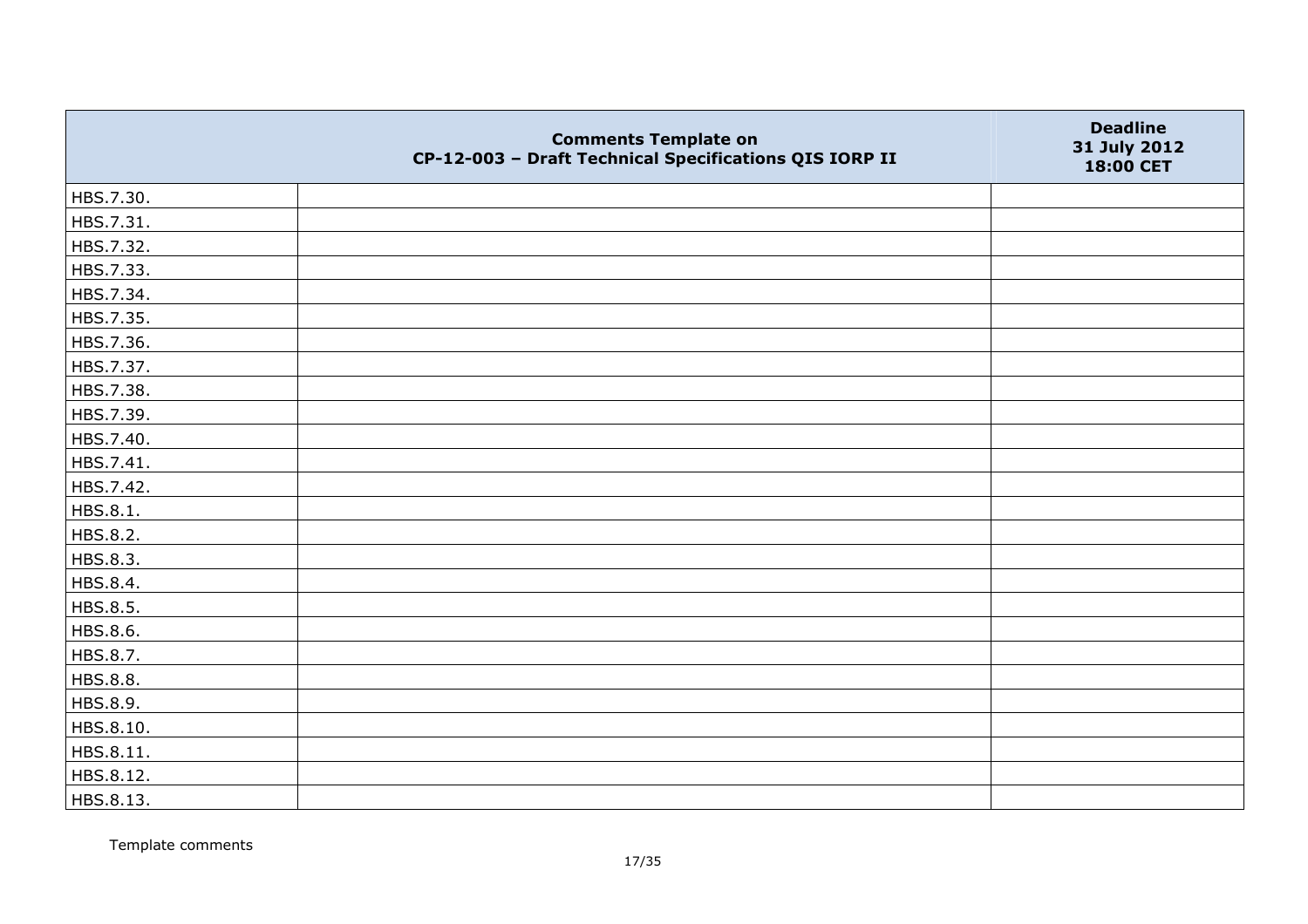|           | <b>Comments Template on</b><br>CP-12-003 - Draft Technical Specifications QIS IORP II | <b>Deadline</b><br>31 July 2012<br>18:00 CET |
|-----------|---------------------------------------------------------------------------------------|----------------------------------------------|
| HBS.8.14. |                                                                                       |                                              |
| HBS.8.15. |                                                                                       |                                              |
| HBS.8.16. |                                                                                       |                                              |
| HBS.8.17. |                                                                                       |                                              |
| HBS.8.18. |                                                                                       |                                              |
| HBS.8.19. |                                                                                       |                                              |
| HBS.8.20. |                                                                                       |                                              |
| HBS.8.21. |                                                                                       |                                              |
| HBS.8.22. |                                                                                       |                                              |
| HBS.8.23. |                                                                                       |                                              |
| HBS.8.24. |                                                                                       |                                              |
| HBS.9.1.  |                                                                                       |                                              |
| HBS.9.2.  |                                                                                       |                                              |
| HBS.9.3.  |                                                                                       |                                              |
| HBS.9.4.  |                                                                                       |                                              |
| HBS.9.5.  |                                                                                       |                                              |
| HBS.9.6.  |                                                                                       |                                              |
| HBS.9.7.  |                                                                                       |                                              |
| HBS.9.8.  |                                                                                       |                                              |
| HBS.9.9.  |                                                                                       |                                              |
| SCR.1.1.  |                                                                                       |                                              |
| SCR.1.2.  |                                                                                       |                                              |
| SCR.1.3.  |                                                                                       |                                              |
| SCR.1.4.  |                                                                                       |                                              |
| SCR.1.5.  |                                                                                       |                                              |
| SCR.1.6.  |                                                                                       |                                              |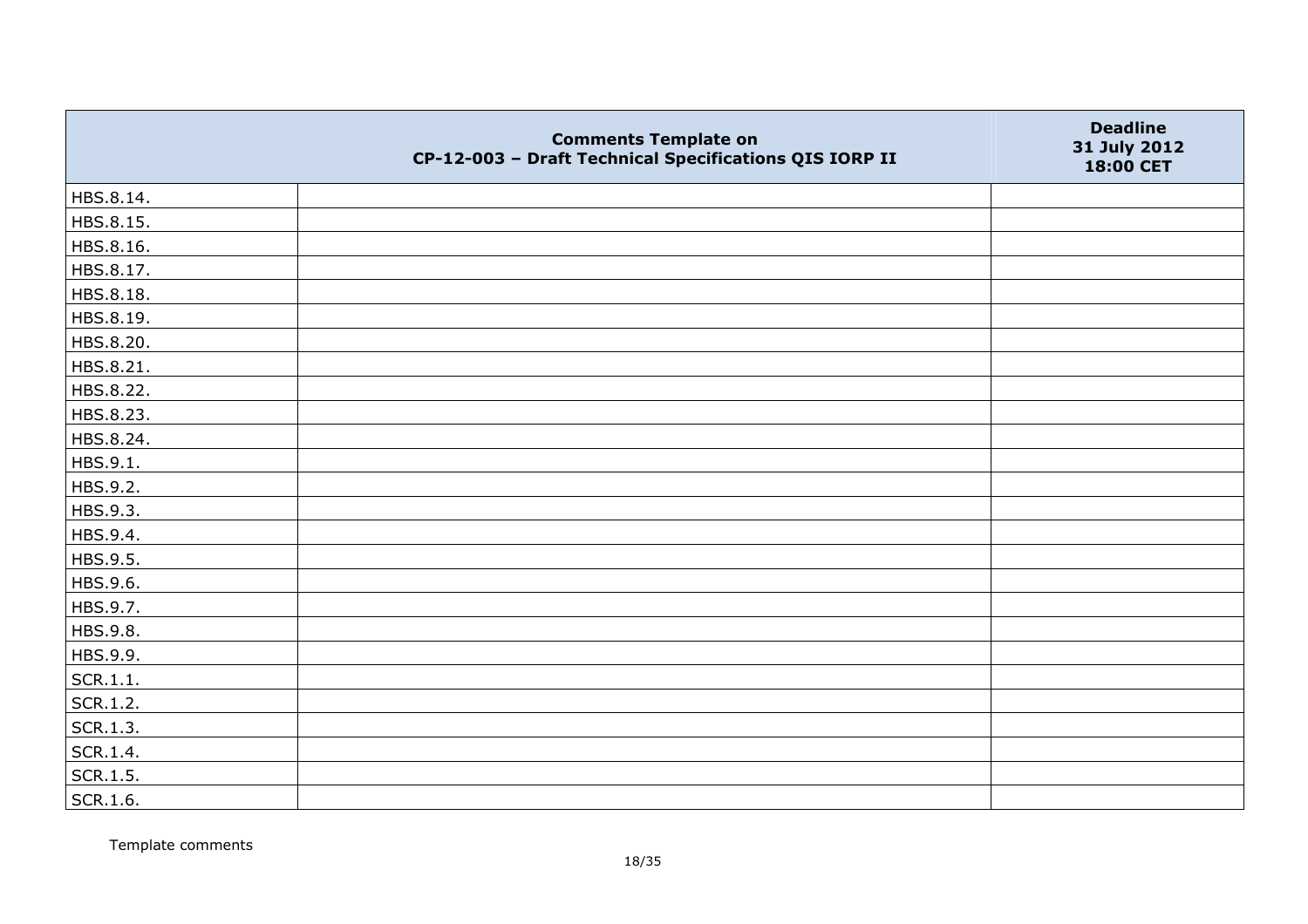|                   | <b>Comments Template on</b><br>CP-12-003 - Draft Technical Specifications QIS IORP II | <b>Deadline</b><br>31 July 2012<br>18:00 CET |
|-------------------|---------------------------------------------------------------------------------------|----------------------------------------------|
| SCR.1.7.          |                                                                                       |                                              |
| SCR.1.8.          |                                                                                       |                                              |
| SCR.1.9.          |                                                                                       |                                              |
| $\vert$ SCR.1.10. |                                                                                       |                                              |
| SCR.1.11.         |                                                                                       |                                              |
| SCR.1.12.         |                                                                                       |                                              |
| SCR.1.13.         |                                                                                       |                                              |
| $ $ SCR.1.14.     |                                                                                       |                                              |
| $\vert$ SCR.1.15. |                                                                                       |                                              |
| SCR.1.16.         |                                                                                       |                                              |
| $ $ SCR.1.17.     |                                                                                       |                                              |
| SCR.1.18.         |                                                                                       |                                              |
| SCR.1.19.         |                                                                                       |                                              |
| SCR.1.20.         |                                                                                       |                                              |
| SCR.1.21.         |                                                                                       |                                              |
| SCR.1.22.         |                                                                                       |                                              |
| SCR.1.23.         |                                                                                       |                                              |
| SCR.1.24.         |                                                                                       |                                              |
| SCR.1.25.         |                                                                                       |                                              |
| SCR.2.1.          |                                                                                       |                                              |
| SCR.2.2.          |                                                                                       |                                              |
| SCR.2.3.          |                                                                                       |                                              |
| SCR.2.4.          |                                                                                       |                                              |
| SCR.2.5.          |                                                                                       |                                              |
| SCR.2.6.          |                                                                                       |                                              |
| SCR.2.7.          |                                                                                       |                                              |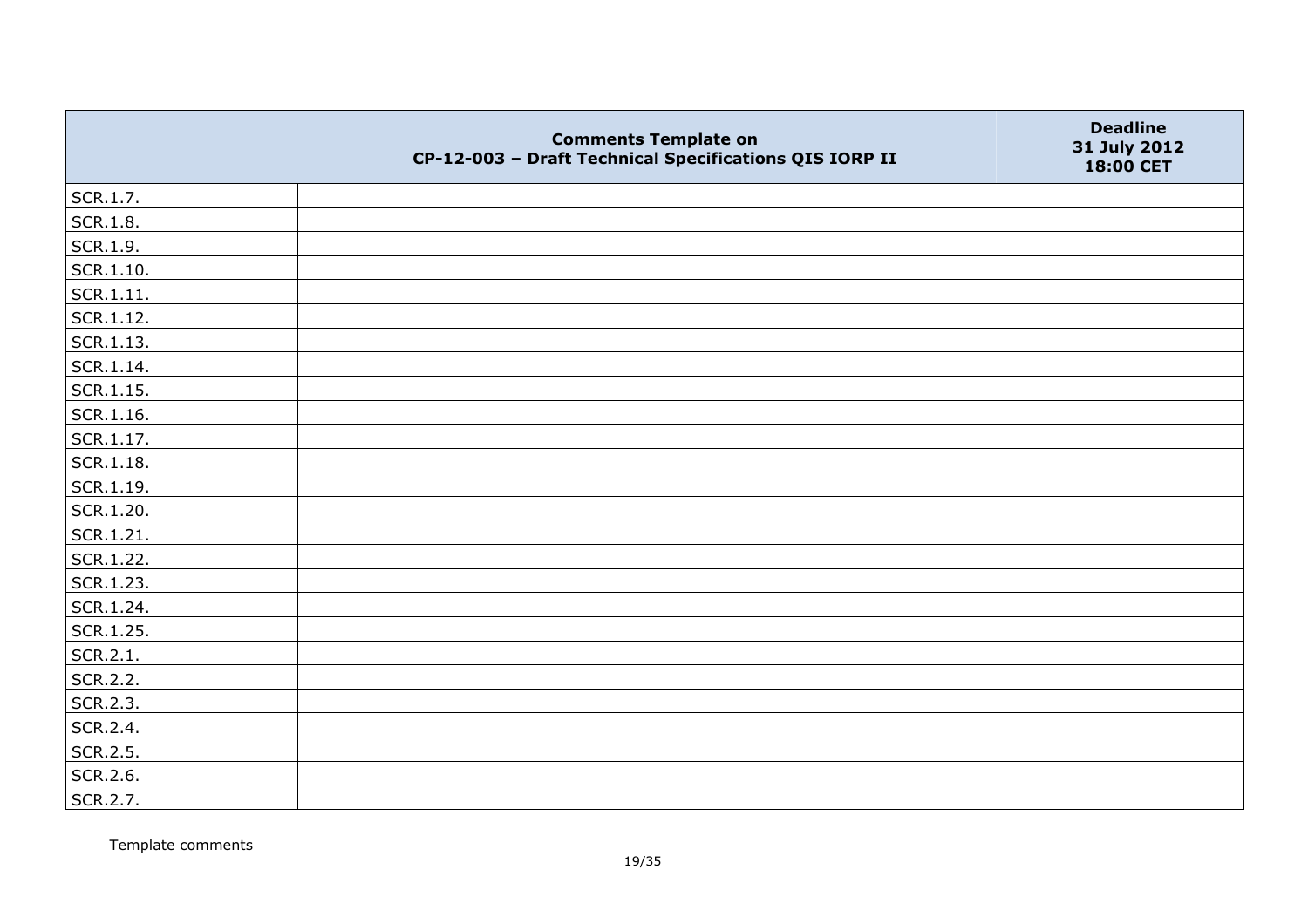|           | <b>Comments Template on</b><br>CP-12-003 - Draft Technical Specifications QIS IORP II | <b>Deadline</b><br>31 July 2012<br>18:00 CET |
|-----------|---------------------------------------------------------------------------------------|----------------------------------------------|
| SCR.2.8.  |                                                                                       |                                              |
| SCR.2.9.  |                                                                                       |                                              |
| SCR.2.10. |                                                                                       |                                              |
| SCR.2.11. |                                                                                       |                                              |
| SCR.2.12. |                                                                                       |                                              |
| SCR.2.13. |                                                                                       |                                              |
| SCR.2.14. |                                                                                       |                                              |
| SCR.2.15. |                                                                                       |                                              |
| SCR.2.16. |                                                                                       |                                              |
| SCR.2.17. |                                                                                       |                                              |
| SCR.2.18. |                                                                                       |                                              |
| SCR.2.19. |                                                                                       |                                              |
| SCR.2.20. |                                                                                       |                                              |
| SCR.2.21. |                                                                                       |                                              |
| SCR.2.22. |                                                                                       |                                              |
| SCR.2.23. |                                                                                       |                                              |
| SCR.2.24. |                                                                                       |                                              |
| SCR.2.25. |                                                                                       |                                              |
| SCR.2.26. |                                                                                       |                                              |
| SCR.2.27. |                                                                                       |                                              |
| SCR.2.28. |                                                                                       |                                              |
| SCR.2.29. |                                                                                       |                                              |
| SCR.2.30. |                                                                                       |                                              |
| SCR.2.31. |                                                                                       |                                              |
| SCR.2.32. |                                                                                       |                                              |
| SCR.2.33. |                                                                                       |                                              |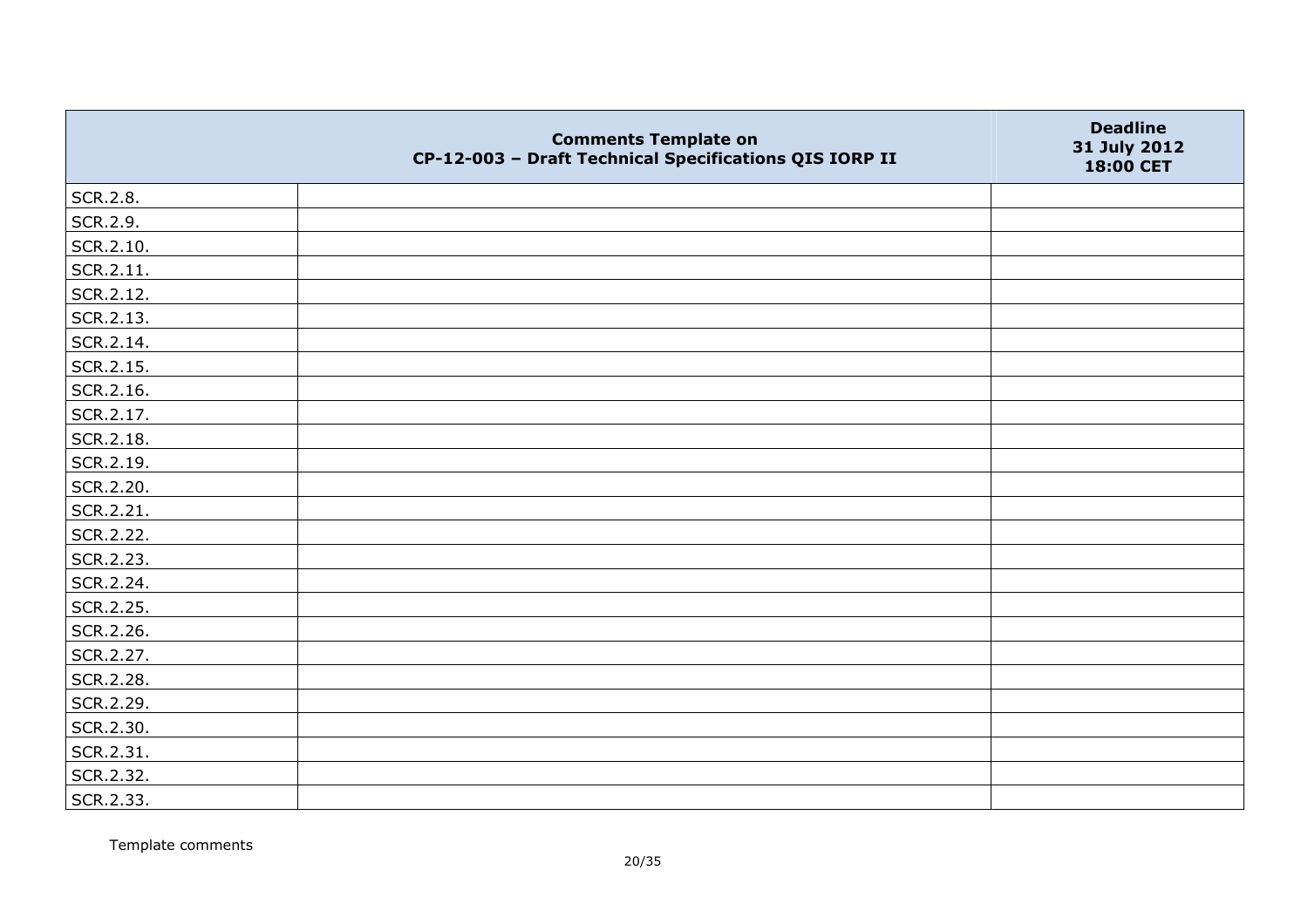|                 | <b>Comments Template on</b><br>CP-12-003 - Draft Technical Specifications QIS IORP II | <b>Deadline</b><br>31 July 2012<br>18:00 CET |
|-----------------|---------------------------------------------------------------------------------------|----------------------------------------------|
| SCR.2.34.       |                                                                                       |                                              |
| SCR.2.35.       |                                                                                       |                                              |
| SCR.3.1.        |                                                                                       |                                              |
| SCR.3.2.        |                                                                                       |                                              |
| SCR.3.3.        |                                                                                       |                                              |
| SCR.3.4.        |                                                                                       |                                              |
| SCR.3.5.        |                                                                                       |                                              |
| SCR.3.6.        |                                                                                       |                                              |
| SCR.4.1.        |                                                                                       |                                              |
| SCR.4.2.        |                                                                                       |                                              |
| SCR.4.3.        |                                                                                       |                                              |
| SCR.4.4.        |                                                                                       |                                              |
| SCR.5.1.        |                                                                                       |                                              |
| SCR.5.2.        |                                                                                       |                                              |
| SCR.5.3.        |                                                                                       |                                              |
| SCR.5.4.        |                                                                                       |                                              |
| SCR.5.5.        |                                                                                       |                                              |
| SCR.5.6.        |                                                                                       |                                              |
| SCR.5.7.        |                                                                                       |                                              |
| <b>SCR.5.8.</b> |                                                                                       |                                              |
| SCR.5.9.        |                                                                                       |                                              |
| SCR.5.10.       |                                                                                       |                                              |
| SCR.5.11.       |                                                                                       |                                              |
| SCR.5.12.       |                                                                                       |                                              |
| SCR.5.13.       |                                                                                       |                                              |
| SCR.5.14.       |                                                                                       |                                              |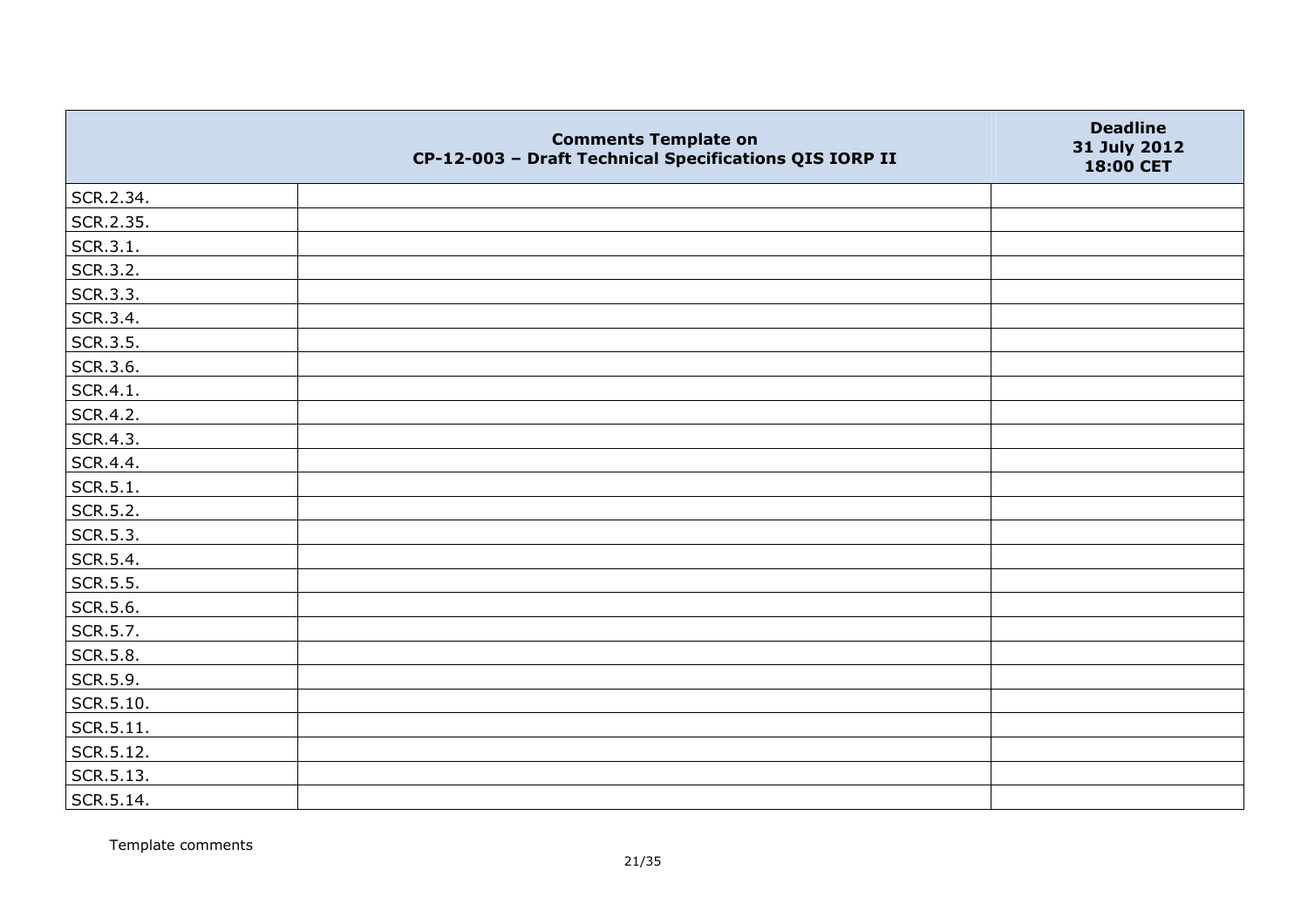|           | <b>Comments Template on</b><br>CP-12-003 - Draft Technical Specifications QIS IORP II | <b>Deadline</b><br>31 July 2012<br>18:00 CET |
|-----------|---------------------------------------------------------------------------------------|----------------------------------------------|
| SCR.5.15. |                                                                                       |                                              |
| SCR.5.16. |                                                                                       |                                              |
| SCR.5.17. |                                                                                       |                                              |
| SCR.5.18. |                                                                                       |                                              |
| SCR.5.19. |                                                                                       |                                              |
| SCR.5.20. |                                                                                       |                                              |
| SCR.5.21. |                                                                                       |                                              |
| SCR.5.22. |                                                                                       |                                              |
| SCR.5.23. |                                                                                       |                                              |
| SCR.5.24. |                                                                                       |                                              |
| SCR.5.25. |                                                                                       |                                              |
| SCR.5.26. |                                                                                       |                                              |
| SCR.5.27. |                                                                                       |                                              |
| SCR.5.28. |                                                                                       |                                              |
| SCR.5.29. |                                                                                       |                                              |
| SCR.5.30. |                                                                                       |                                              |
| SCR.5.31. |                                                                                       |                                              |
| SCR.5.32. |                                                                                       |                                              |
| SCR.5.33. |                                                                                       |                                              |
| SCR.5.34. |                                                                                       |                                              |
| SCR.5.35. |                                                                                       |                                              |
| SCR.5.36. |                                                                                       |                                              |
| SCR.5.37. |                                                                                       |                                              |
| SCR.5.38. |                                                                                       |                                              |
| SCR.5.39. |                                                                                       |                                              |
| SCR.5.40. |                                                                                       |                                              |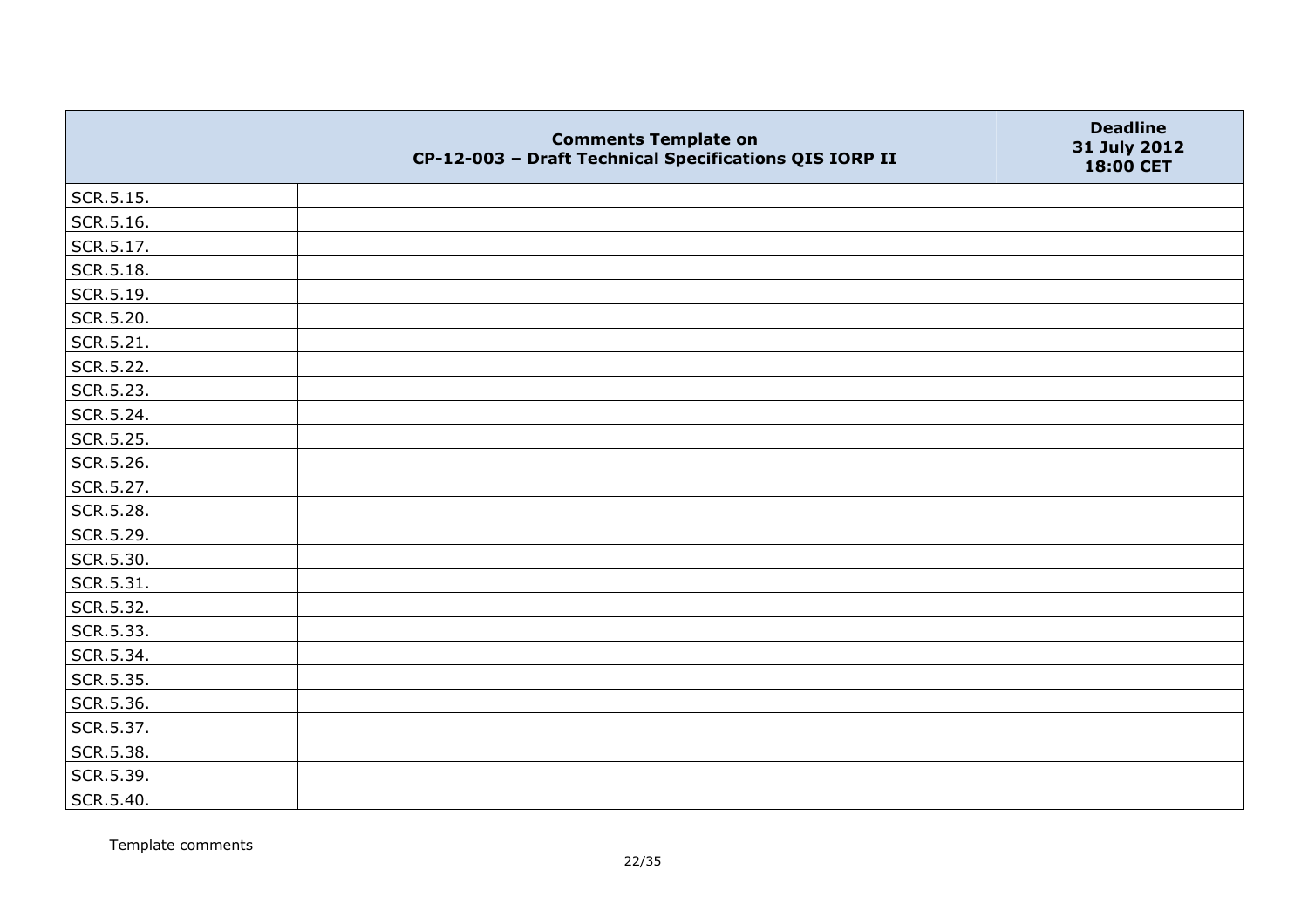|           | <b>Comments Template on</b><br>CP-12-003 - Draft Technical Specifications QIS IORP II | <b>Deadline</b><br>31 July 2012<br>18:00 CET |
|-----------|---------------------------------------------------------------------------------------|----------------------------------------------|
| SCR.5.41. |                                                                                       |                                              |
| SCR.5.42. |                                                                                       |                                              |
| SCR.5.43. |                                                                                       |                                              |
| SCR.5.44. |                                                                                       |                                              |
| SCR.5.45. |                                                                                       |                                              |
| SCR.5.46. |                                                                                       |                                              |
| SCR.5.47. |                                                                                       |                                              |
| SCR.5.48. |                                                                                       |                                              |
| SCR.5.49. |                                                                                       |                                              |
| SCR.5.50. |                                                                                       |                                              |
| SCR.5.51. |                                                                                       |                                              |
| SCR.5.52. |                                                                                       |                                              |
| SCR.5.53. |                                                                                       |                                              |
| SCR.5.54. |                                                                                       |                                              |
| SCR.5.55. |                                                                                       |                                              |
| SCR.5.56. |                                                                                       |                                              |
| SCR.5.57. |                                                                                       |                                              |
| SCR.5.58. |                                                                                       |                                              |
| SCR.5.59. |                                                                                       |                                              |
| SCR.5.60. |                                                                                       |                                              |
| SCR.5.61. |                                                                                       |                                              |
| SCR.5.62. |                                                                                       |                                              |
| SCR.5.63. |                                                                                       |                                              |
| SCR.5.64. |                                                                                       |                                              |
| SCR.5.65. |                                                                                       |                                              |
| SCR.5.66. |                                                                                       |                                              |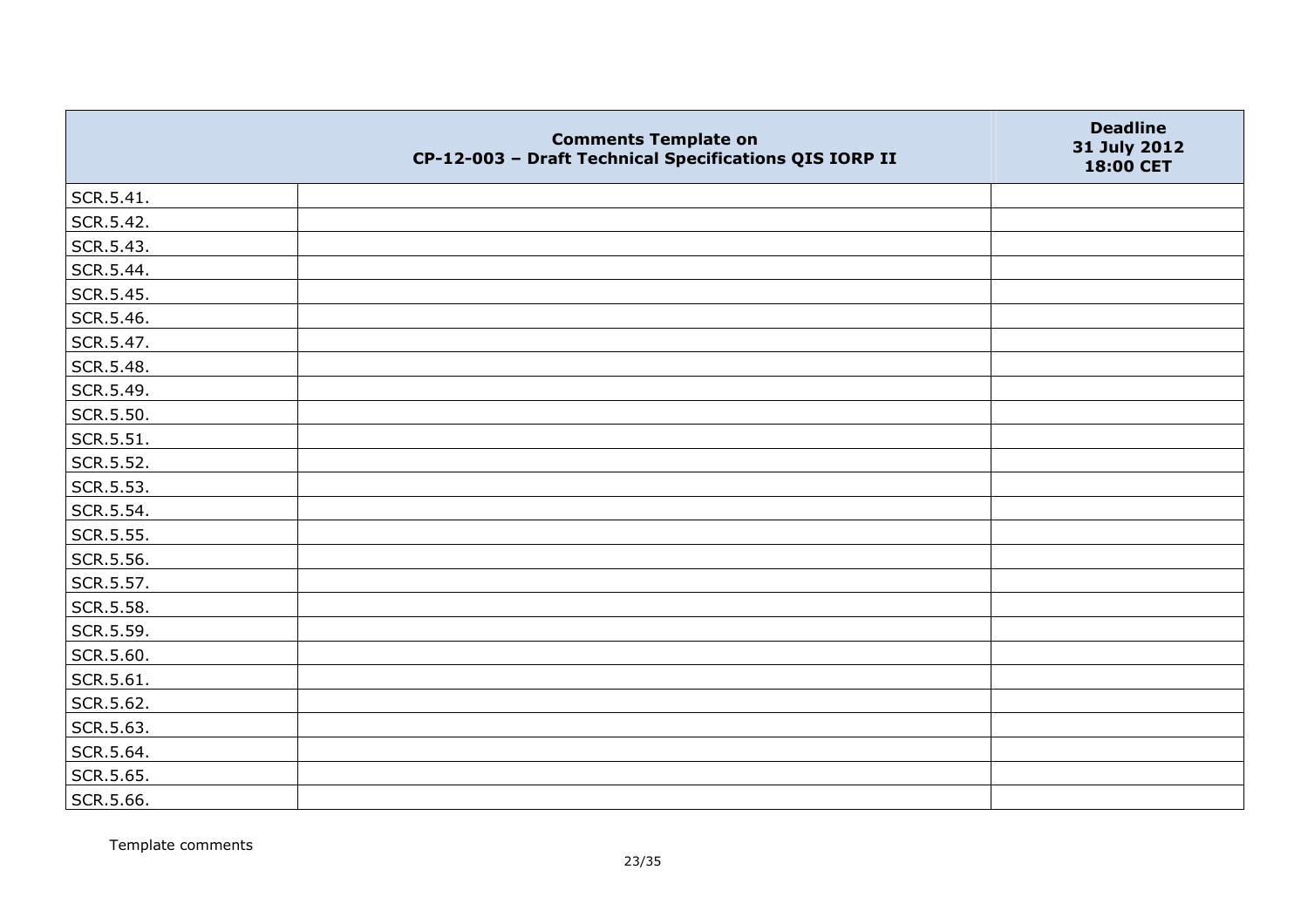|           | <b>Comments Template on</b><br>CP-12-003 - Draft Technical Specifications QIS IORP II | <b>Deadline</b><br>31 July 2012<br>18:00 CET |
|-----------|---------------------------------------------------------------------------------------|----------------------------------------------|
| SCR.5.67. |                                                                                       |                                              |
| SCR.5.68. |                                                                                       |                                              |
| SCR.5.69. |                                                                                       |                                              |
| SCR.5.70. |                                                                                       |                                              |
| SCR.5.71. |                                                                                       |                                              |
| SCR.5.72. |                                                                                       |                                              |
| SCR.5.73. |                                                                                       |                                              |
| SCR.5.74. |                                                                                       |                                              |
| SCR.5.75. |                                                                                       |                                              |
| SCR.5.76. |                                                                                       |                                              |
| SCR.5.77. |                                                                                       |                                              |
| SCR.5.78. |                                                                                       |                                              |
| SCR.5.79. |                                                                                       |                                              |
| SCR.5.80. |                                                                                       |                                              |
| SCR.5.81. |                                                                                       |                                              |
| SCR.5.82. |                                                                                       |                                              |
| SCR.5.83. |                                                                                       |                                              |
| SCR.5.84. |                                                                                       |                                              |
| SCR.5.85. |                                                                                       |                                              |
| SCR.5.86. |                                                                                       |                                              |
| SCR.5.87. |                                                                                       |                                              |
| SCR.5.88. |                                                                                       |                                              |
| SCR.5.89. |                                                                                       |                                              |
| SCR.5.90. |                                                                                       |                                              |
| SCR.5.91. |                                                                                       |                                              |
| SCR.5.92. |                                                                                       |                                              |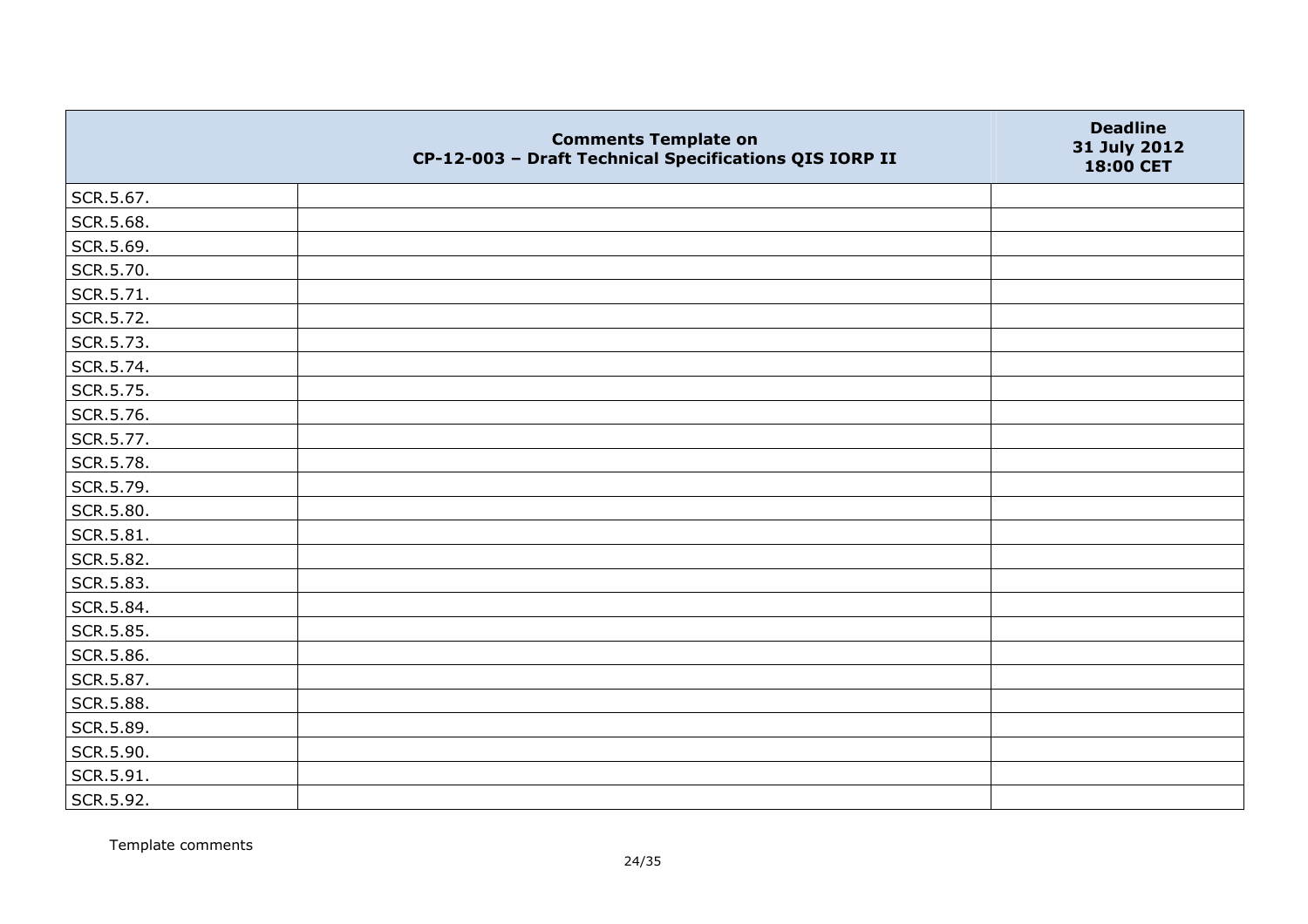|            | <b>Comments Template on</b><br>CP-12-003 - Draft Technical Specifications QIS IORP II | <b>Deadline</b><br>31 July 2012<br>18:00 CET |
|------------|---------------------------------------------------------------------------------------|----------------------------------------------|
| SCR.5.93.  |                                                                                       |                                              |
| SCR.5.94.  |                                                                                       |                                              |
| SCR.5.95.  |                                                                                       |                                              |
| SCR.5.96.  |                                                                                       |                                              |
| SCR.5.97.  |                                                                                       |                                              |
| SCR.5.98.  |                                                                                       |                                              |
| SCR.5.99.  |                                                                                       |                                              |
| SCR.5.100. |                                                                                       |                                              |
| SCR.5.101. |                                                                                       |                                              |
| SCR.5.102. |                                                                                       |                                              |
| SCR.5.103. |                                                                                       |                                              |
| SCR.5.104. |                                                                                       |                                              |
| SCR.5.105. |                                                                                       |                                              |
| SCR.5.106. |                                                                                       |                                              |
| SCR.5.107. |                                                                                       |                                              |
| SCR.5.108. |                                                                                       |                                              |
| SCR.5.109. |                                                                                       |                                              |
| SCR.5.110. |                                                                                       |                                              |
| SCR.5.111. |                                                                                       |                                              |
| SCR.5.112. |                                                                                       |                                              |
| SCR.5.113. |                                                                                       |                                              |
| SCR.5.114. |                                                                                       |                                              |
| SCR.5.115. |                                                                                       |                                              |
| SCR.5.116. |                                                                                       |                                              |
| SCR.5.117. |                                                                                       |                                              |
| SCR.5.118. |                                                                                       |                                              |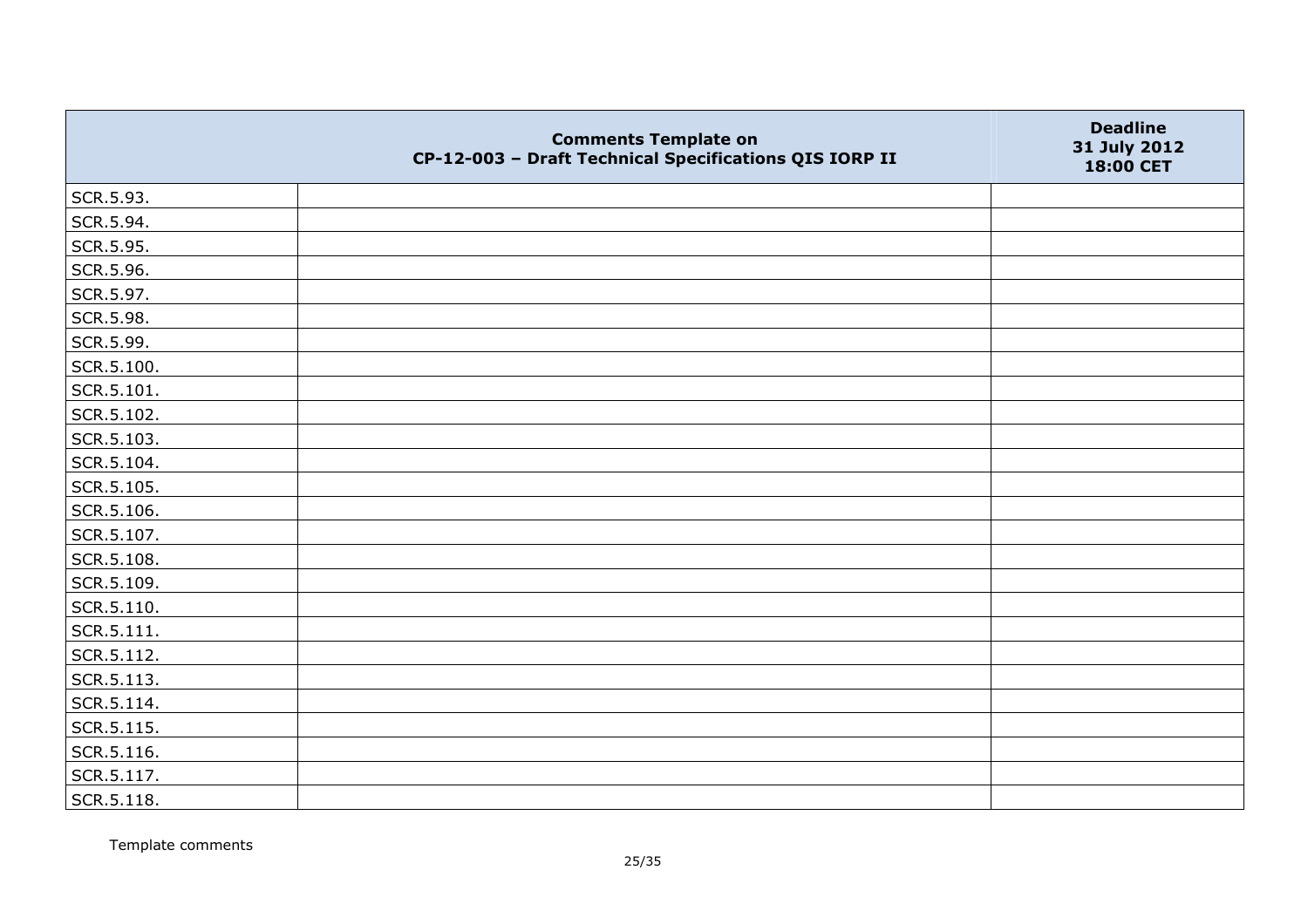|                   | <b>Comments Template on</b><br>CP-12-003 - Draft Technical Specifications QIS IORP II | <b>Deadline</b><br>31 July 2012<br>18:00 CET |
|-------------------|---------------------------------------------------------------------------------------|----------------------------------------------|
| SCR.5.119.        |                                                                                       |                                              |
| SCR.5.120.        |                                                                                       |                                              |
| SCR.5.121.        |                                                                                       |                                              |
| SCR.5.122.        |                                                                                       |                                              |
| SCR.5.123.        |                                                                                       |                                              |
| SCR.5.124.        |                                                                                       |                                              |
| SCR.5.125.        |                                                                                       |                                              |
| SCR.5.126.        |                                                                                       |                                              |
| SCR.5.127.        |                                                                                       |                                              |
| SCR.5.128.        |                                                                                       |                                              |
| SCR.5.129.        |                                                                                       |                                              |
| SCR.5.130.        |                                                                                       |                                              |
| SCR.5.131.        |                                                                                       |                                              |
| SCR.6.1.          |                                                                                       |                                              |
| SCR.6.2.          |                                                                                       |                                              |
| SCR.6.3.          |                                                                                       |                                              |
| SCR.6.4.          |                                                                                       |                                              |
| SCR.6.5.          |                                                                                       |                                              |
| SCR.6.6.          |                                                                                       |                                              |
| SCR.6.7.          |                                                                                       |                                              |
| SCR.6.8.          |                                                                                       |                                              |
| SCR.6.9.          |                                                                                       |                                              |
| SCR.6.10.         |                                                                                       |                                              |
| $\vert$ SCR.6.11. |                                                                                       |                                              |
| SCR.6.12.         |                                                                                       |                                              |
| SCR.6.13.         |                                                                                       |                                              |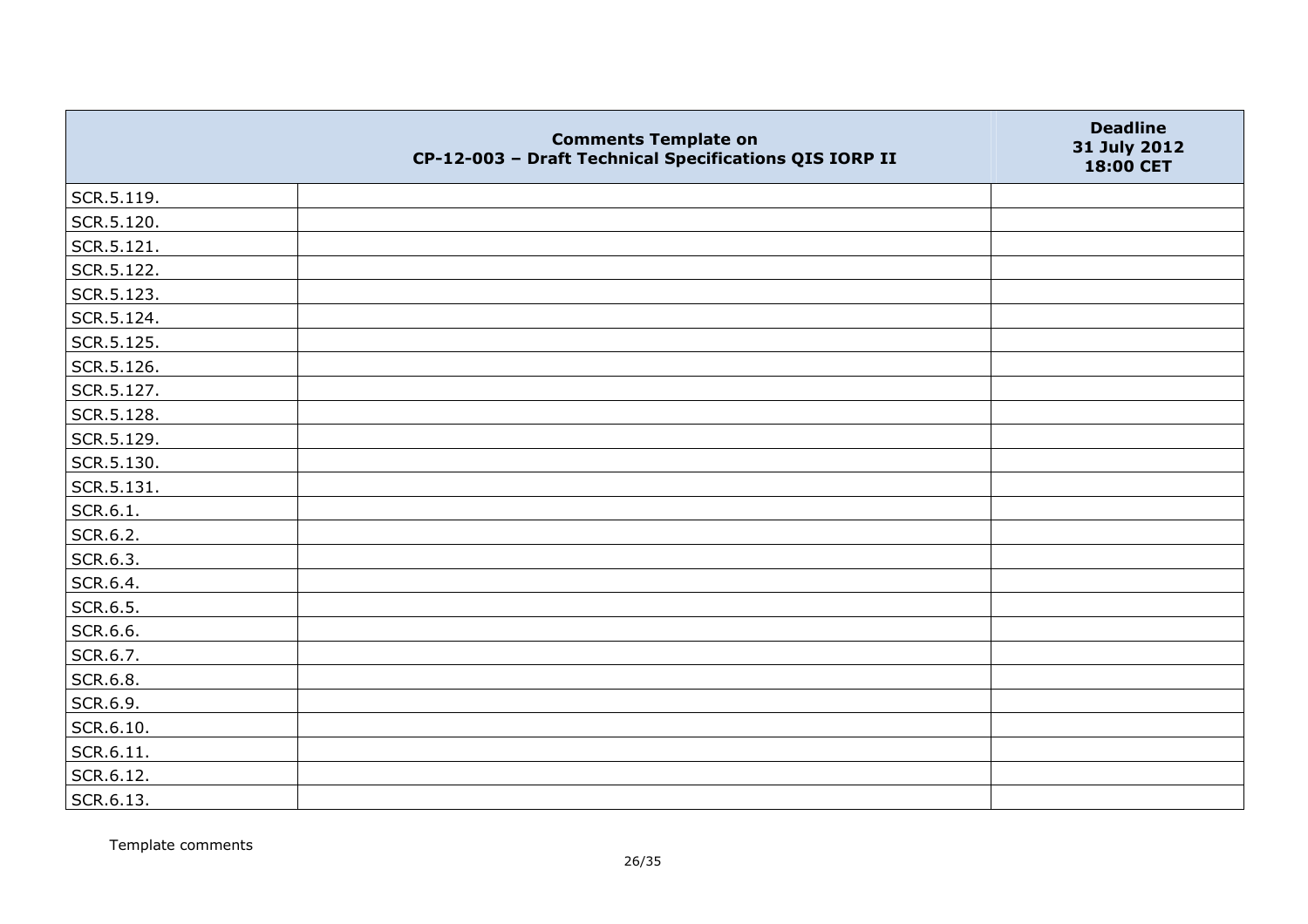|           | <b>Comments Template on</b><br>CP-12-003 - Draft Technical Specifications QIS IORP II | <b>Deadline</b><br>31 July 2012<br>18:00 CET |
|-----------|---------------------------------------------------------------------------------------|----------------------------------------------|
| SCR.6.14. |                                                                                       |                                              |
| SCR.6.15. |                                                                                       |                                              |
| SCR.6.16. |                                                                                       |                                              |
| SCR.6.17. |                                                                                       |                                              |
| SCR.6.18. |                                                                                       |                                              |
| SCR.6.19. |                                                                                       |                                              |
| SCR.6.20. |                                                                                       |                                              |
| SCR.6.21. |                                                                                       |                                              |
| SCR.6.22. |                                                                                       |                                              |
| SCR.6.23. |                                                                                       |                                              |
| SCR.6.24. |                                                                                       |                                              |
| SCR.6.25. |                                                                                       |                                              |
| SCR.6.26. |                                                                                       |                                              |
| SCR.6.27. |                                                                                       |                                              |
| SCR.6.28. |                                                                                       |                                              |
| SCR.6.29. |                                                                                       |                                              |
| SCR.6.30. |                                                                                       |                                              |
| SCR.6.31. |                                                                                       |                                              |
| SCR.6.32. |                                                                                       |                                              |
| SCR.7.1.  |                                                                                       |                                              |
| SCR.7.2.  |                                                                                       |                                              |
| SCR.7.3.  |                                                                                       |                                              |
| SCR.7.4.  |                                                                                       |                                              |
| SCR.7.5.  |                                                                                       |                                              |
| SCR.7.6.  |                                                                                       |                                              |
| SCR.7.7.  |                                                                                       |                                              |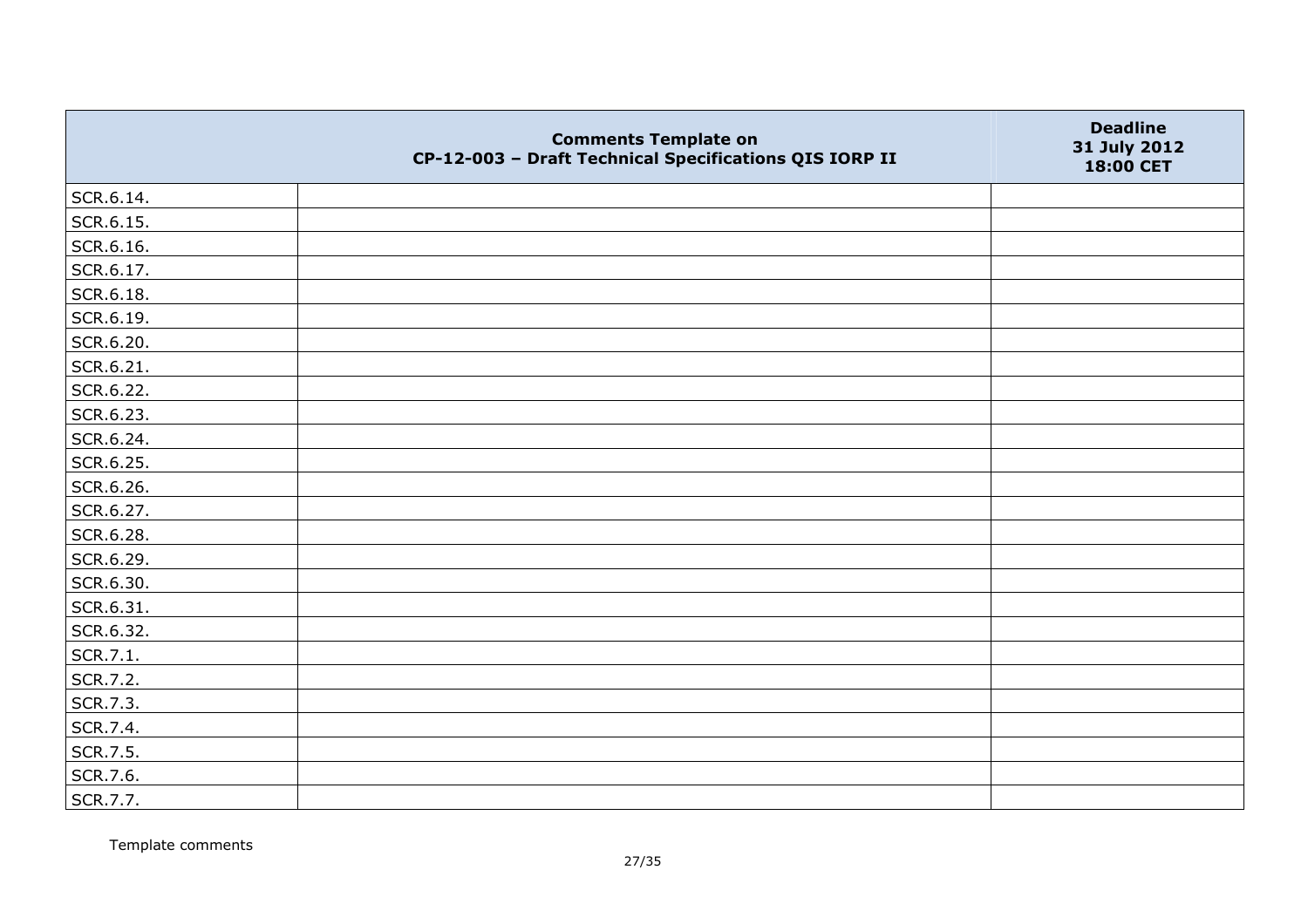|           | <b>Comments Template on</b><br>CP-12-003 - Draft Technical Specifications QIS IORP II | <b>Deadline</b><br>31 July 2012<br>18:00 CET |
|-----------|---------------------------------------------------------------------------------------|----------------------------------------------|
| SCR.7.8.  |                                                                                       |                                              |
| SCR.7.9.  |                                                                                       |                                              |
| SCR.7.10. |                                                                                       |                                              |
| SCR.7.11. |                                                                                       |                                              |
| SCR.7.12. |                                                                                       |                                              |
| SCR.7.13. |                                                                                       |                                              |
| SCR.7.14. |                                                                                       |                                              |
| SCR.7.15. |                                                                                       |                                              |
| SCR.7.16. |                                                                                       |                                              |
| SCR.7.17. |                                                                                       |                                              |
| SCR.7.18. |                                                                                       |                                              |
| SCR.7.19. |                                                                                       |                                              |
| SCR.7.20. |                                                                                       |                                              |
| SCR.7.21. |                                                                                       |                                              |
| SCR.7.22. |                                                                                       |                                              |
| SCR.7.23. |                                                                                       |                                              |
| SCR.7.24. |                                                                                       |                                              |
| SCR.7.25. |                                                                                       |                                              |
| SCR.7.26. |                                                                                       |                                              |
| SCR.7.27. |                                                                                       |                                              |
| SCR.7.28. |                                                                                       |                                              |
| SCR.7.29. |                                                                                       |                                              |
| SCR.7.30. |                                                                                       |                                              |
| SCR.7.31. |                                                                                       |                                              |
| SCR.7.32. |                                                                                       |                                              |
| SCR.7.33. |                                                                                       |                                              |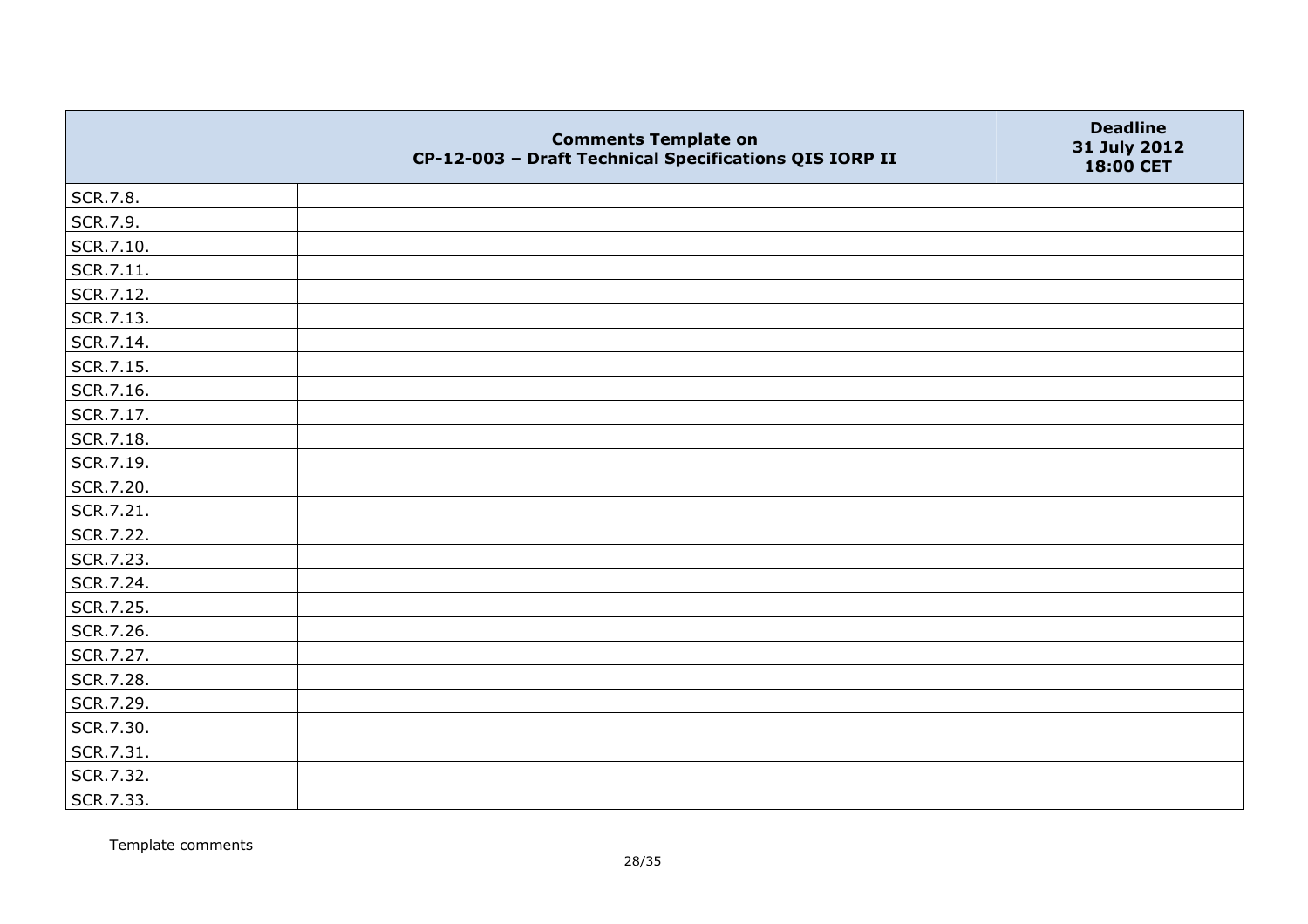|           | <b>Comments Template on</b><br>CP-12-003 - Draft Technical Specifications QIS IORP II | <b>Deadline</b><br>31 July 2012<br>18:00 CET |
|-----------|---------------------------------------------------------------------------------------|----------------------------------------------|
| SCR.7.34. |                                                                                       |                                              |
| SCR.7.35. |                                                                                       |                                              |
| SCR.7.36. |                                                                                       |                                              |
| SCR.7.37. |                                                                                       |                                              |
| SCR.7.38. |                                                                                       |                                              |
| SCR.7.39. |                                                                                       |                                              |
| SCR.7.40. |                                                                                       |                                              |
| SCR.7.41. |                                                                                       |                                              |
| SCR.7.42. |                                                                                       |                                              |
| SCR.7.43. |                                                                                       |                                              |
| SCR.7.44. |                                                                                       |                                              |
| SCR.7.45. |                                                                                       |                                              |
| SCR.7.46. |                                                                                       |                                              |
| SCR.7.47. |                                                                                       |                                              |
| SCR.7.48. |                                                                                       |                                              |
| SCR.7.49. |                                                                                       |                                              |
| SCR.7.50. |                                                                                       |                                              |
| SCR.7.51. |                                                                                       |                                              |
| SCR.7.52. |                                                                                       |                                              |
| SCR.7.53. |                                                                                       |                                              |
| SCR.7.54. |                                                                                       |                                              |
| SCR.7.55. |                                                                                       |                                              |
| SCR.7.56. |                                                                                       |                                              |
| SCR.7.57. |                                                                                       |                                              |
| SCR.7.58. |                                                                                       |                                              |
| SCR.7.59. |                                                                                       |                                              |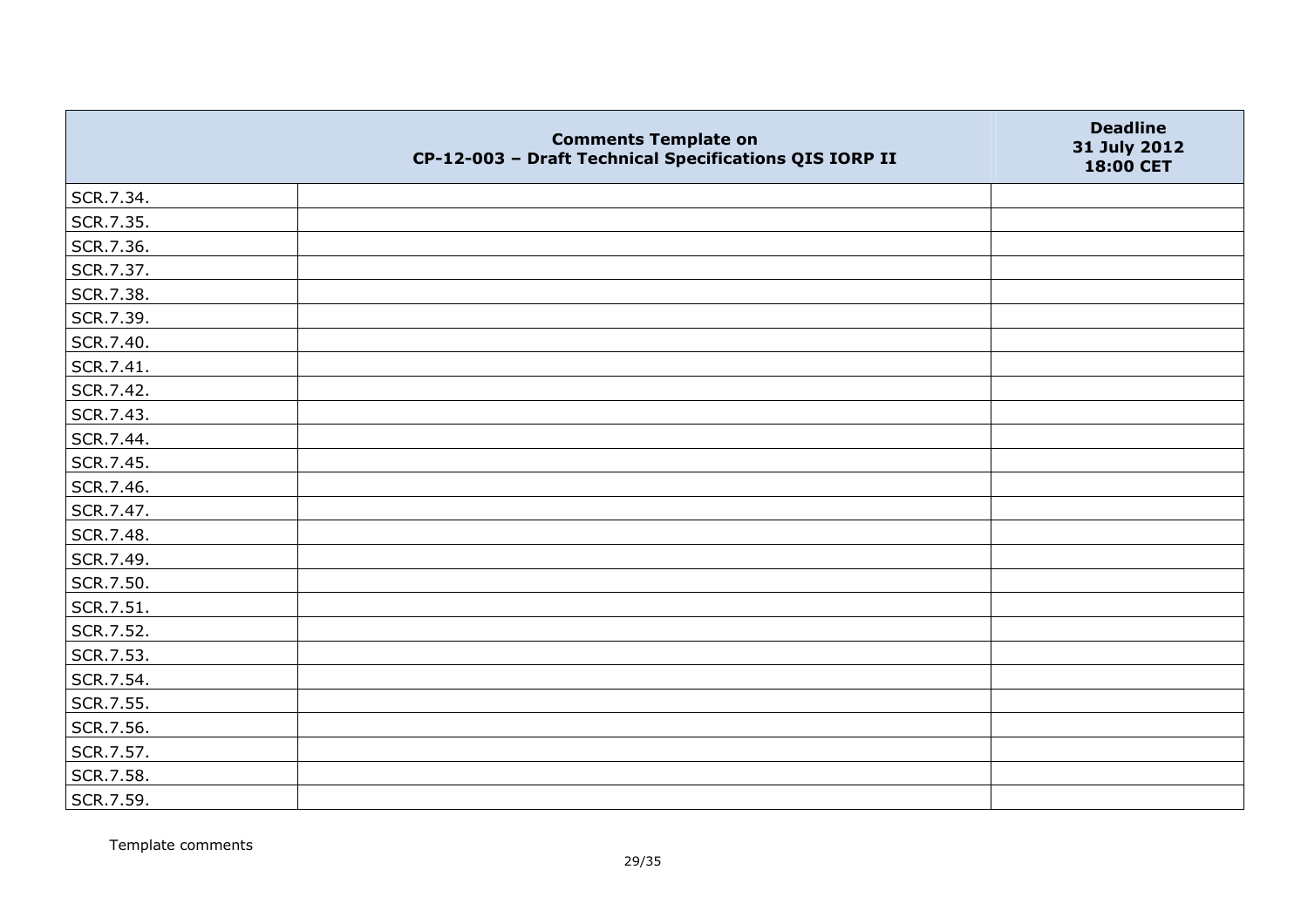|           | <b>Comments Template on</b><br>CP-12-003 - Draft Technical Specifications QIS IORP II | <b>Deadline</b><br>31 July 2012<br>18:00 CET |
|-----------|---------------------------------------------------------------------------------------|----------------------------------------------|
| SCR.7.60. |                                                                                       |                                              |
| SCR.7.61. |                                                                                       |                                              |
| SCR.7.62. |                                                                                       |                                              |
| SCR.7.63. |                                                                                       |                                              |
| SCR.7.64. |                                                                                       |                                              |
| SCR.7.65. |                                                                                       |                                              |
| SCR.7.66. |                                                                                       |                                              |
| SCR.7.67. |                                                                                       |                                              |
| SCR.7.68. |                                                                                       |                                              |
| SCR.7.69. |                                                                                       |                                              |
| SCR.7.70. |                                                                                       |                                              |
| SCR.7.71. |                                                                                       |                                              |
| SCR.7.72. |                                                                                       |                                              |
| SCR.7.73. |                                                                                       |                                              |
| SCR.7.74. |                                                                                       |                                              |
| SCR.7.75. |                                                                                       |                                              |
| SCR.7.76. |                                                                                       |                                              |
| SCR.7.77. |                                                                                       |                                              |
| SCR.7.78. |                                                                                       |                                              |
| SCR.7.79. |                                                                                       |                                              |
| SCR.7.80. |                                                                                       |                                              |
| SCR.7.81. |                                                                                       |                                              |
| SCR.7.82. |                                                                                       |                                              |
| SCR.7.83. |                                                                                       |                                              |
| SCR.7.84. |                                                                                       |                                              |
| SCR.7.85. |                                                                                       |                                              |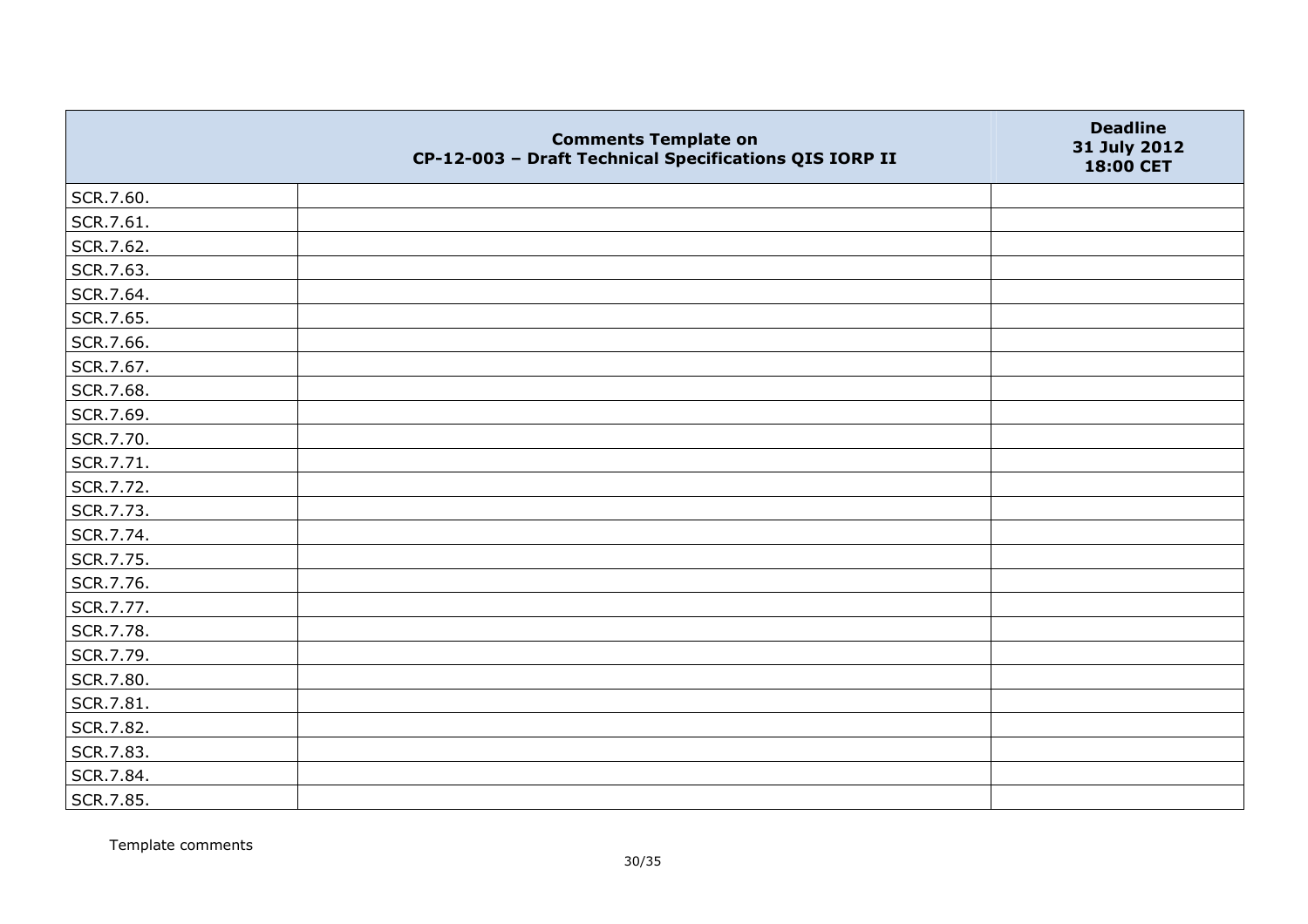|           | <b>Comments Template on</b><br>CP-12-003 - Draft Technical Specifications QIS IORP II | <b>Deadline</b><br>31 July 2012<br>18:00 CET |
|-----------|---------------------------------------------------------------------------------------|----------------------------------------------|
| SCR.7.86. |                                                                                       |                                              |
| SCR.7.87. |                                                                                       |                                              |
| SCR.8.1.  |                                                                                       |                                              |
| SCR.8.2.  |                                                                                       |                                              |
| SCR.8.3.  |                                                                                       |                                              |
| SCR.8.4.  |                                                                                       |                                              |
| SCR.8.5.  |                                                                                       |                                              |
| SCR.8.6.  |                                                                                       |                                              |
| SCR.8.7.  |                                                                                       |                                              |
| SCR.9.1.  |                                                                                       |                                              |
| SCR.9.2.  |                                                                                       |                                              |
| SCR.9.3.  |                                                                                       |                                              |
| SCR.9.4.  |                                                                                       |                                              |
| SCR.9.5.  |                                                                                       |                                              |
| SCR.9.6.  |                                                                                       |                                              |
| SCR.9.7.  |                                                                                       |                                              |
| SCR.9.8.  |                                                                                       |                                              |
| SCR.9.9.  |                                                                                       |                                              |
| SCR.9.10. |                                                                                       |                                              |
| SCR.9.11. |                                                                                       |                                              |
| SCR.9.12. |                                                                                       |                                              |
| SCR.9.13. |                                                                                       |                                              |
| SCR.9.14. |                                                                                       |                                              |
| SCR.9.15. |                                                                                       |                                              |
| SCR.9.16. |                                                                                       |                                              |
| SCR.9.17. |                                                                                       |                                              |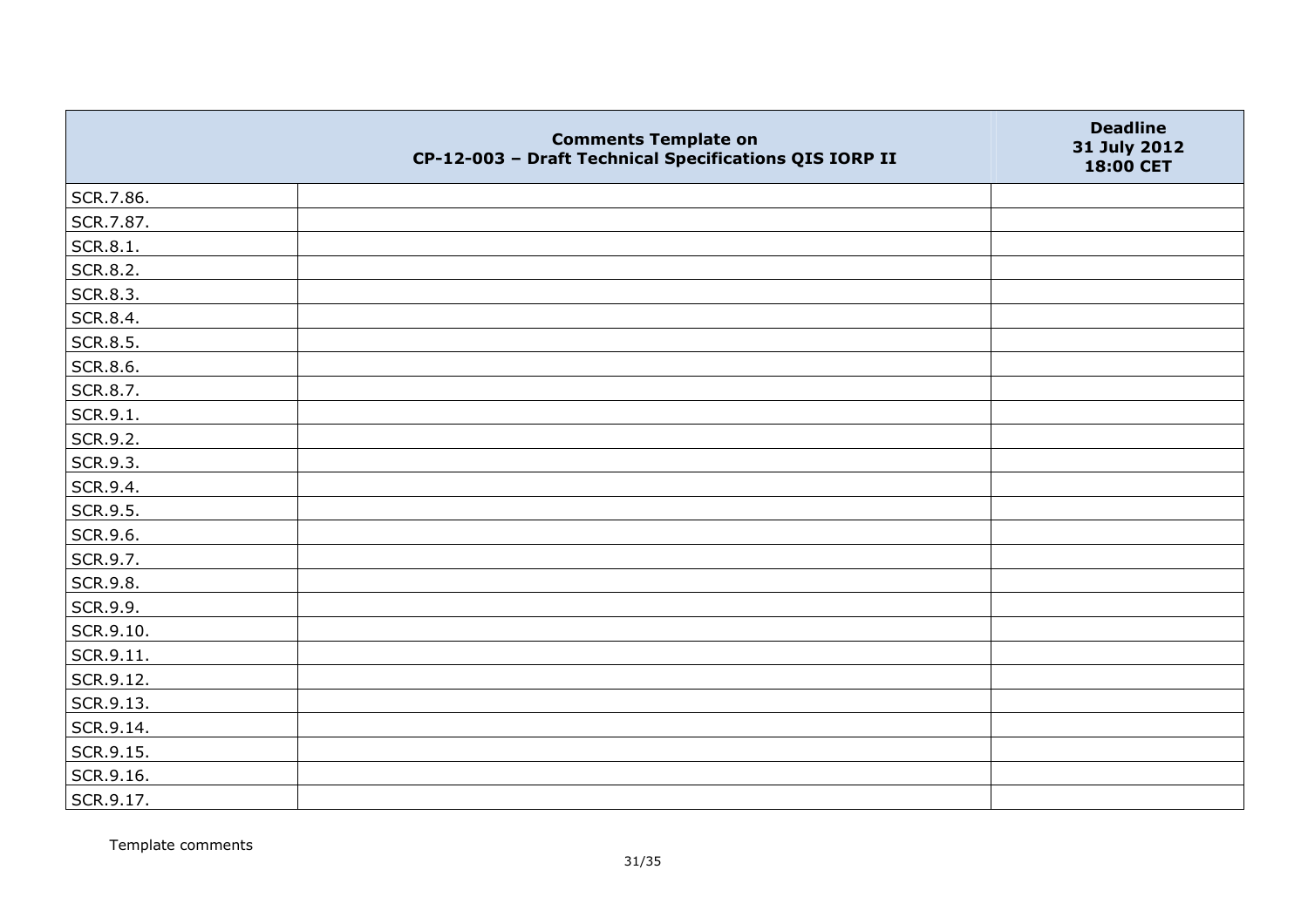|               | <b>Comments Template on</b><br>CP-12-003 - Draft Technical Specifications QIS IORP II | <b>Deadline</b><br>31 July 2012<br>18:00 CET |
|---------------|---------------------------------------------------------------------------------------|----------------------------------------------|
| SCR.9.18.     |                                                                                       |                                              |
| SCR.9.19.     |                                                                                       |                                              |
| SCR.9.20.     |                                                                                       |                                              |
| SCR.9.21.     |                                                                                       |                                              |
| SCR.9.22.     |                                                                                       |                                              |
| SCR.9.23.     |                                                                                       |                                              |
| SCR.9.24.     |                                                                                       |                                              |
| SCR.9.25.     |                                                                                       |                                              |
| SCR.9.26.     |                                                                                       |                                              |
| SCR.9.27.     |                                                                                       |                                              |
| SCR.9.28.     |                                                                                       |                                              |
| SCR.9.29.     |                                                                                       |                                              |
| SCR.9.30.     |                                                                                       |                                              |
| SCR.9.31.     |                                                                                       |                                              |
| SCR.9.32.     |                                                                                       |                                              |
| SCR.9.33.     |                                                                                       |                                              |
| SCR.9.34.     |                                                                                       |                                              |
| $ $ SCR.10.1. |                                                                                       |                                              |
| SCR.10.2.     |                                                                                       |                                              |
| SCR.10.3.     |                                                                                       |                                              |
| SCR.10.4.     |                                                                                       |                                              |
| SCR.10.5.     |                                                                                       |                                              |
| SCR.10.6.     |                                                                                       |                                              |
| SCR.10.7.     |                                                                                       |                                              |
| SCR.10.8.     |                                                                                       |                                              |
| SCR.10.9.     |                                                                                       |                                              |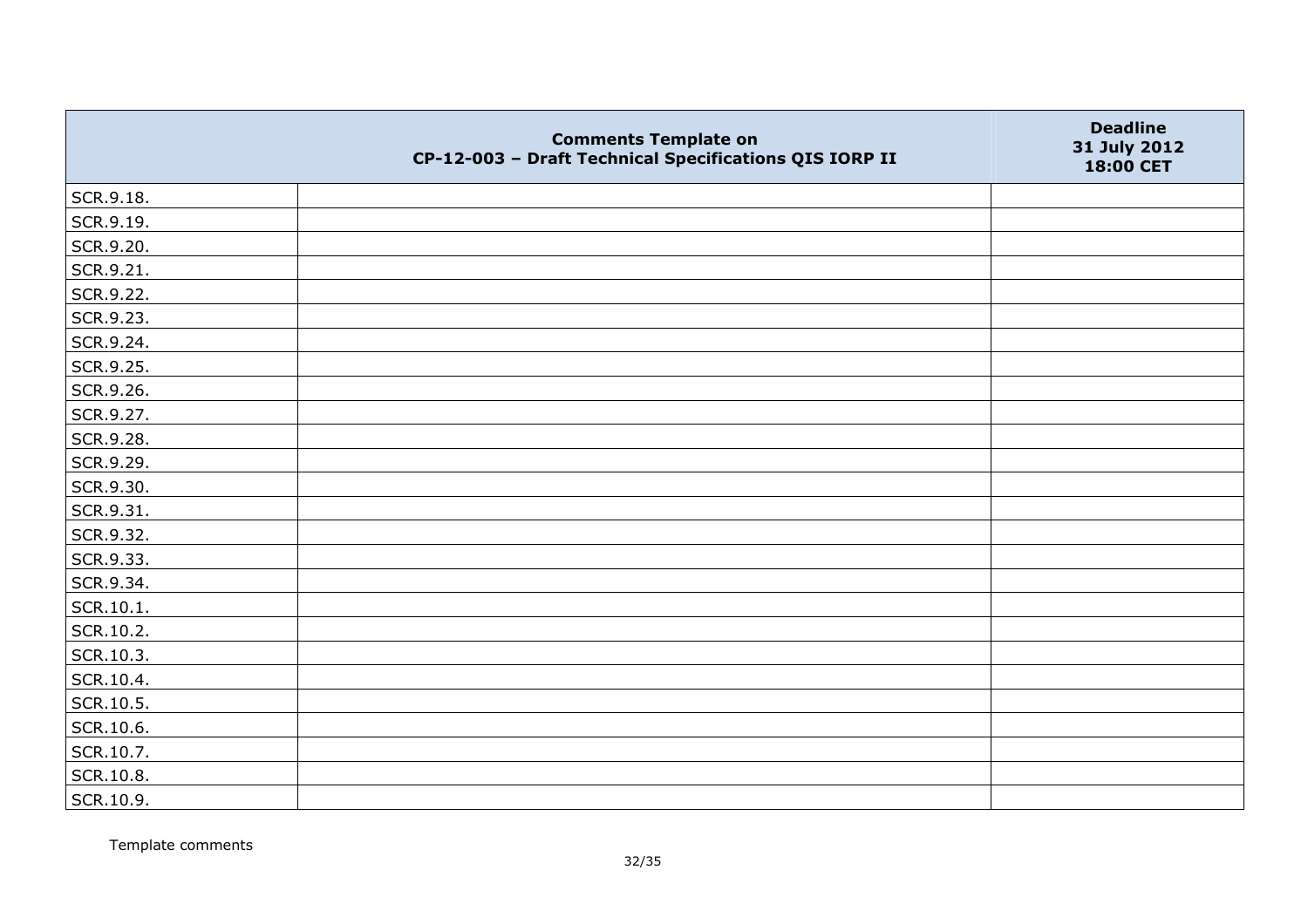|                 | <b>Comments Template on</b><br>CP-12-003 - Draft Technical Specifications QIS IORP II | <b>Deadline</b><br>31 July 2012<br>18:00 CET |
|-----------------|---------------------------------------------------------------------------------------|----------------------------------------------|
| SCR.10.10.      |                                                                                       |                                              |
| SCR.10.11.      |                                                                                       |                                              |
| MCR.1.1.        |                                                                                       |                                              |
| MCR.2.1.        |                                                                                       |                                              |
| MCR.2.2.        |                                                                                       |                                              |
| MCR.2.3.        |                                                                                       |                                              |
| MCR.2.4.        |                                                                                       |                                              |
| MCR.2.5.        |                                                                                       |                                              |
| MCR.2.6.        |                                                                                       |                                              |
| MCR.2.7.        |                                                                                       |                                              |
| MCR.2.8.        |                                                                                       |                                              |
| MCR.2.9.        |                                                                                       |                                              |
| PRO.1.1.        |                                                                                       |                                              |
| PRO.2.1.        |                                                                                       |                                              |
| PRO.2.2.        |                                                                                       |                                              |
| PRO.2.3.        |                                                                                       |                                              |
| PRO.2.4.        |                                                                                       |                                              |
| PRO.2.5.        |                                                                                       |                                              |
| PRO.2.6.        |                                                                                       |                                              |
| PRO.3.1.        |                                                                                       |                                              |
| PRO.3.2.        |                                                                                       |                                              |
| <b>PRO.3.3.</b> |                                                                                       |                                              |
| PRO.3.4.        |                                                                                       |                                              |
| PRO.3.5.        |                                                                                       |                                              |
| PRO.3.6.        |                                                                                       |                                              |
| PRO.3.7.        |                                                                                       |                                              |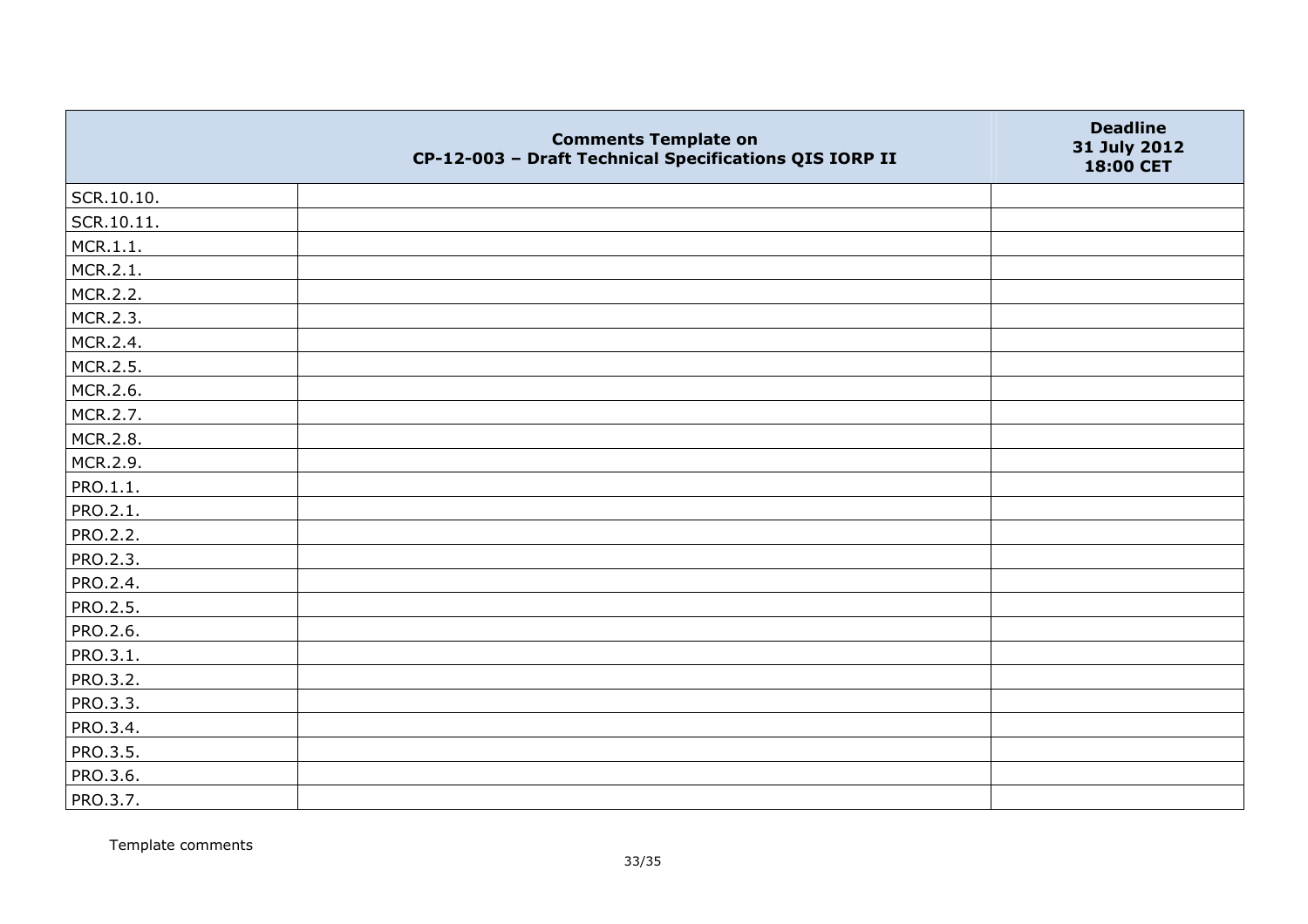|           | <b>Comments Template on</b><br>CP-12-003 - Draft Technical Specifications QIS IORP II | <b>Deadline</b><br>31 July 2012<br>18:00 CET |
|-----------|---------------------------------------------------------------------------------------|----------------------------------------------|
| PRO.3.8.  |                                                                                       |                                              |
| PRO.3.9.  |                                                                                       |                                              |
| PRO.3.10. |                                                                                       |                                              |
| PRO.3.11. |                                                                                       |                                              |
| PRO.3.12. |                                                                                       |                                              |
| PRO.3.13. |                                                                                       |                                              |
| PRO.3.14. |                                                                                       |                                              |
| PRO.3.15. |                                                                                       |                                              |
| PRO.3.16. |                                                                                       |                                              |
| PRO.3.17. |                                                                                       |                                              |
| PRO.3.18. |                                                                                       |                                              |
| PRO.3.19. |                                                                                       |                                              |
| PRO.3.20. |                                                                                       |                                              |
| PRO.3.21. |                                                                                       |                                              |
| PRO.3.22. |                                                                                       |                                              |
| PRO.3.23. |                                                                                       |                                              |
| PRO.3.24. |                                                                                       |                                              |
| PRO.3.25. |                                                                                       |                                              |
| PRO.3.26. |                                                                                       |                                              |
| PRO.3.27. |                                                                                       |                                              |
| PRO.3.28. |                                                                                       |                                              |
| PRO.4.1.  |                                                                                       |                                              |
| PRO.4.2.  |                                                                                       |                                              |
| PRO.4.3.  |                                                                                       |                                              |
| PRO.4.4.  |                                                                                       |                                              |
| PRO.4.5.  |                                                                                       |                                              |